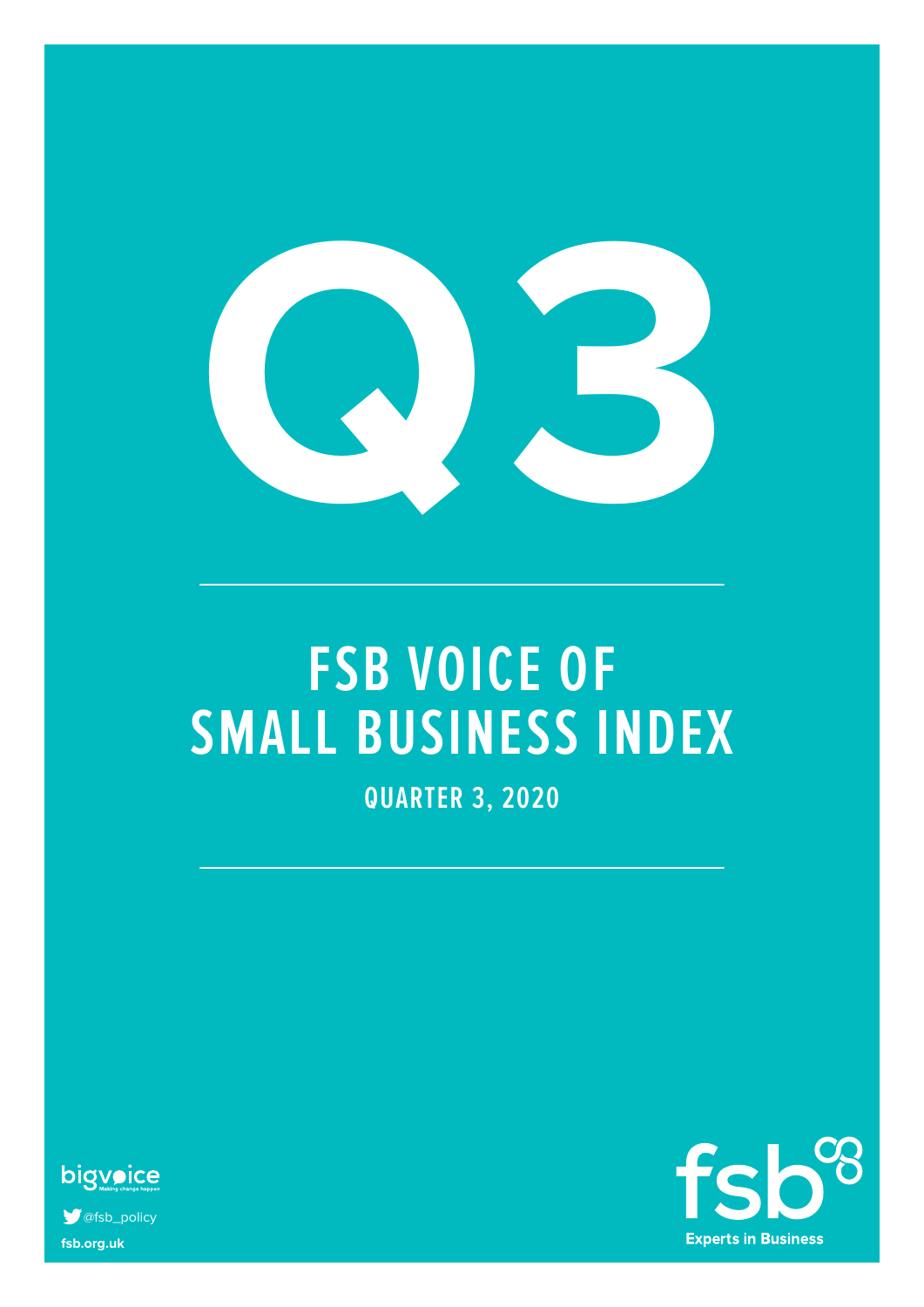# **SBI Q3 2020**

**SSMALL BUSINESS CONFIDENCE SUFFERS TWO-YEAR LOSING streak amid calls for further government action**



#### **Exporter optimism remains suppressed**



expect a **drop in international 43% sales** next quarter

#### **Headcounts continue to fall**



**cut staff numbers** in the last quarter **25%**

#### **Revenue growth down to lowest recorded ebb**







#### **Small business confidence by sector**

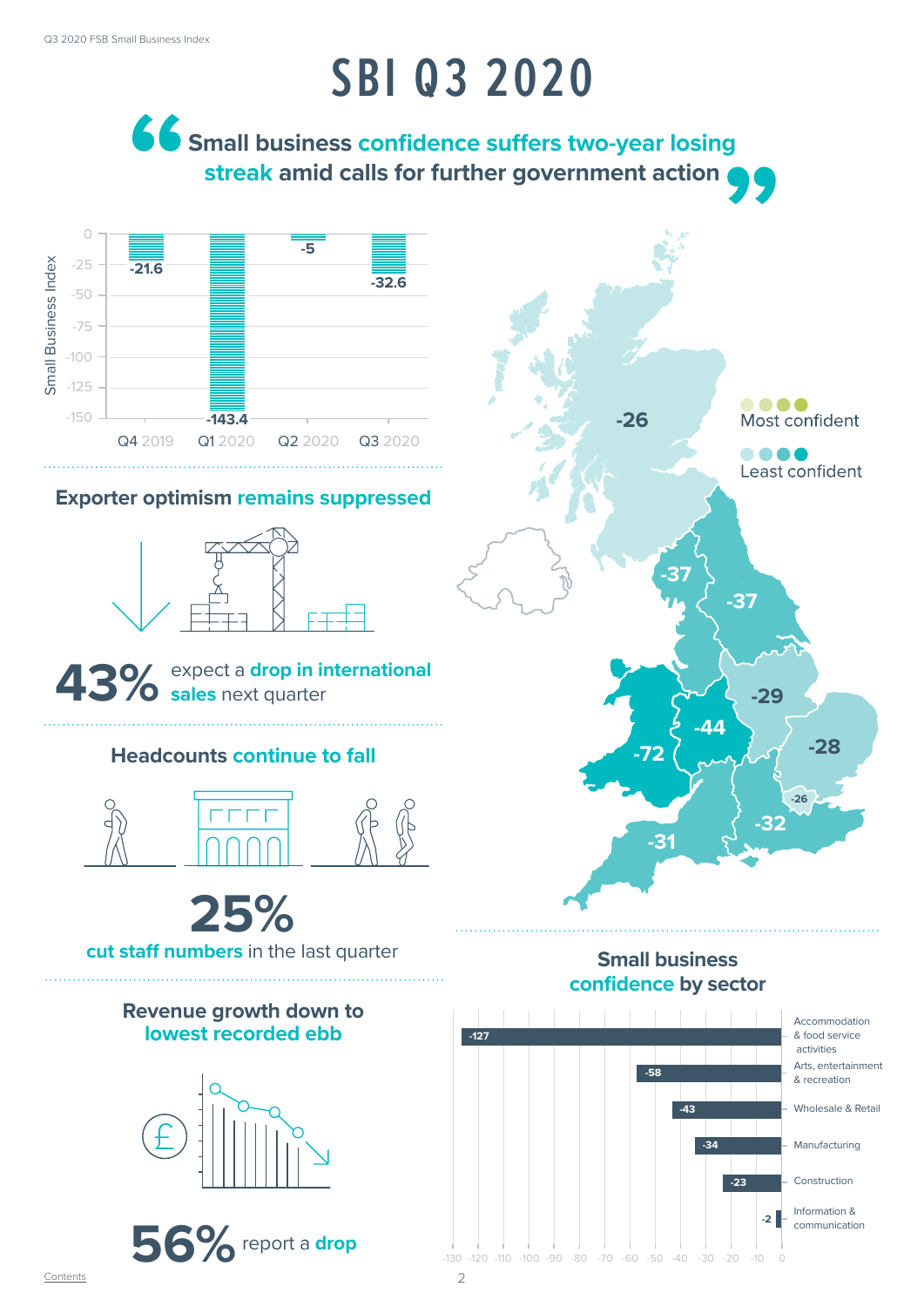## **CONTENTS**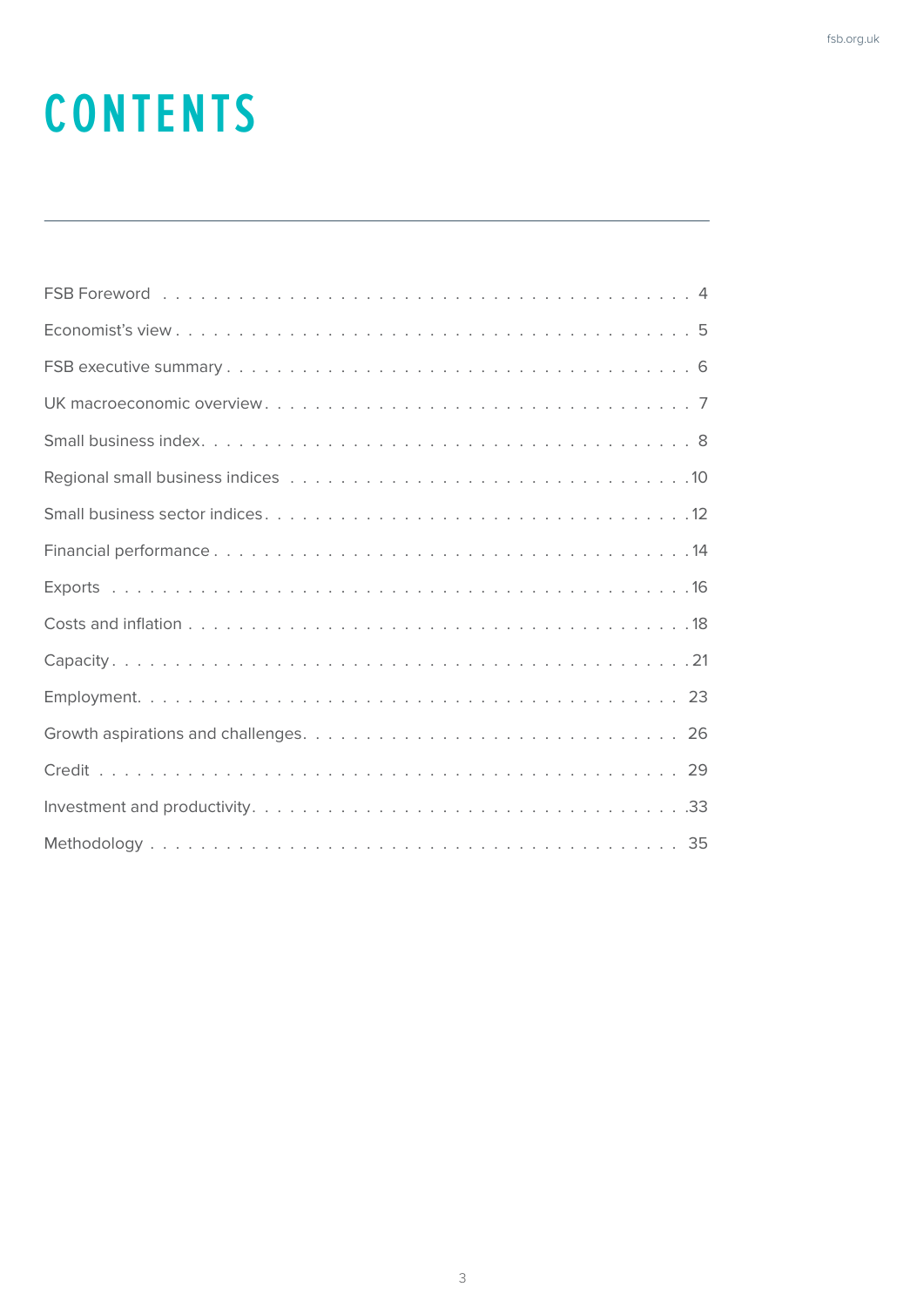## **FSB FOREWORD**

We have, regrettably, been reporting for some time on entrenched pessimism within the small business community. First it was five straight negative readings of the Small Business Index (SBI), then six, then seven and now, sadly, eight. Confidence among small firms has been in negative territory since the summer of 2018, when Prime Minister Theresa May was only twothirds of the way through her time in office. Though minds are rightly focussed on the Covid pandemic, it's important to remember that small firms were already up against political uncertainty and surging operating costs before it hit.

This quarter has provided some respite – if short-lived – for many of the hardest-hit firms. The vital Eat Out to Help Out sparked a flurry of summer activity across the retail, leisure and hospitality sectors. Consumers were again content to dine at restaurants, visit nonessential retailers and staycation – GDP has soared.

And yet, small firms were still rightly concerned about future bumps in the road. Only one in three expect performance to improve in the critical three months leading up to Christmas – the remainder expect the opposite. Despite the summer bounce, firms still report a record drop in revenues, while the number planning to let staff go is at an all-time high. Exporters – still without any significant clarity around what the future holds for trade with Europe – say international sales have plummeted.

Off the back of our recommendations, the support on offer to businesses continues to evolve. Extending the ability to furlough staff on generous terms until 2021 will provide many with reassurance as they plan for the unpredictable months ahead.

But there is still more work to do. The value of the cash grants now on offer to small firms pale in comparison to those provided throughout the first lockdown. Often, they don't even cover the rent. Many have been thrown-out by the withdrawal of the job retention bonus – an injection of future funds that had been factored into medium-term planning.

Elsewhere, thousands are still struggling to access the bounce back loans they need to see them through what the PM has warned could be at least another six months of disruption – many banks have unhelpfully closed their doors to new customers. And, after all this time, still so little help for the thousands of company directors, new business owners, firms down supply chains in hard-hit industries, swathes of the night-time economy and home-based businesses that were almost entirely overlooked when the first round of rescue measures were drawn-up.

The UK Government should urgently address these cracks in the small business landscape whilst bringing down the costs of doing business that were stifling firms pre-pandemic, especially where employment is concerned. At the local level, we need to see authorities exercising ingenuity to ensure their discretionary schemes reach those in the small business and self-employed community who are most in need.

Such efforts, combined with pro-business trade deals with the EU and other key international markets, should help give our entrepreneurs hope. As we look to Q4, there are indeed new reasons to be hopeful. Talk of promising vaccine trials have spurred markets and more small firms by the day are adapting their operations to suit a new normal where ecommerce and contactless delivery – already an increasing part of business life over the past decade – are now evermore present.

That said, we've always stressed that delivery of the world-beating test-and-trace infrastructure we were promised months back will be crucial to our ability to rebound. That very much remains the case. Only by resolving business support shortcomings, striking pro-business trade deals and enhancing our Covidfighting efforts can we hope to end this extremely concerning run of negative SBI readings and return to optimism once again. Our economic recovery and future growth in a world permanently changed by this pandemic will hinge on the success of the small business community. Every policy decision from here on in should be carefully assessed for its potential to spur start-ups, encourage business investment and drive commercial innovation.



Mike Cherry, National Chairman



Martin McTague, National Vice Chair, Policy and Advocacy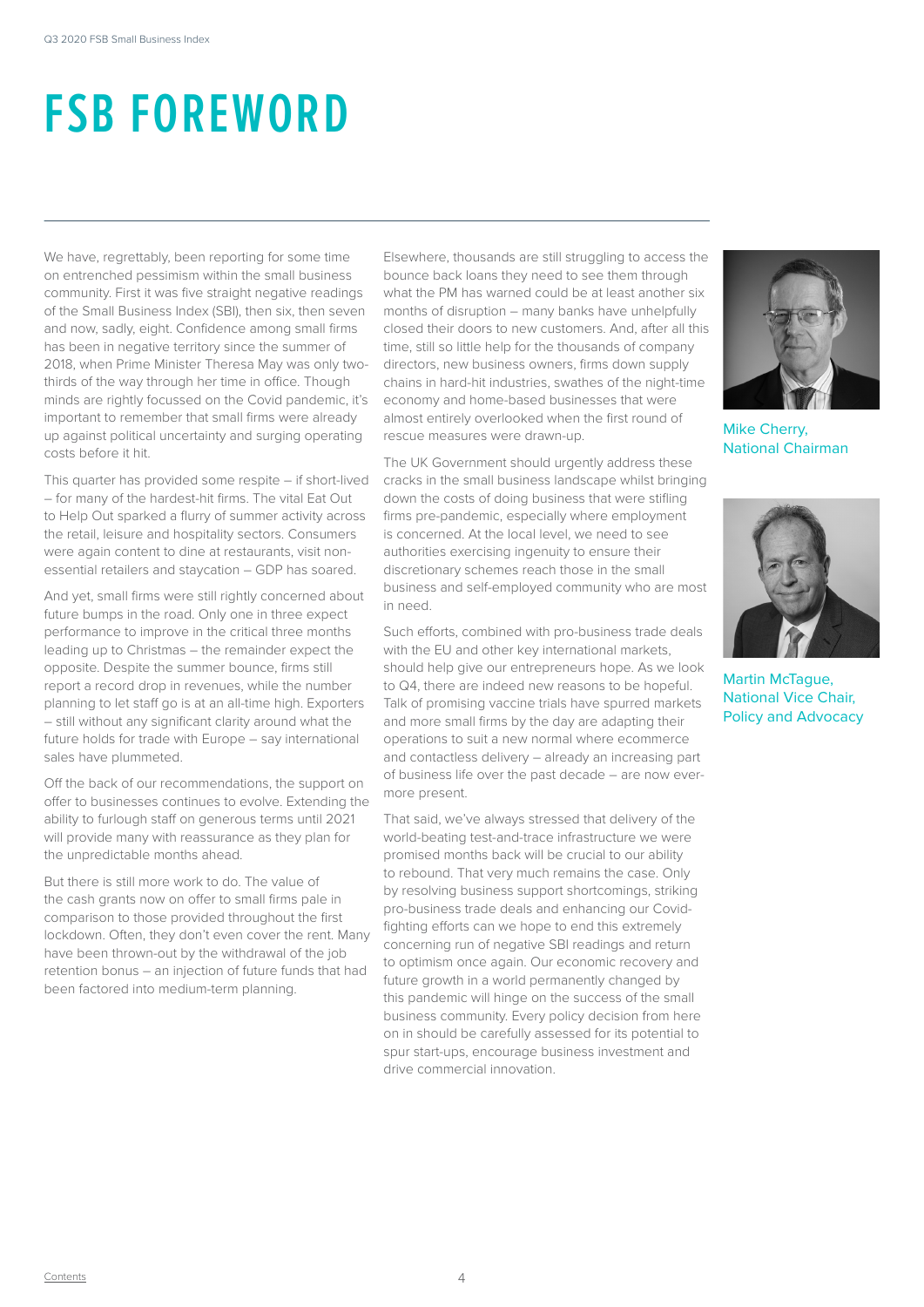# **ECONOMIST'S VIEW**

Following a strong recovery in the second quarter, the FSB Small Business Index (SBI) fell back again in the third quarter as the country finds itself in the grip of a second wave of coronavirus cases. Over the summer, as the number of new infections fell, restrictions were loosened and the economy was gradually reopened, leading to a strong bounce back in the GDP figures. However, local outbreaks in places like Leicester, Lancashire and Rochdale over the summer and a return to exponential growth in new infections nationally in September have forced the government to once again tighten social distancing restrictions. This has dealt a severe blow to business confidence in the third quarter and led to a fall in the SBI to -32.6, the second-worst reading on record.

While a second wave of coronavirus cases in the autumn and winter has long been touted as a distinct possibility, the speed with which case numbers have shot up over recent weeks not only in the UK but also in Europe and the US has taken both business and the government by surprise. In spring, the government reacted swiftly and decisively, pledging ongoing support for businesses to cover payroll costs as well as further help in the form of loans and grants. However, at the end of October the government's flagship programme, the Coronavirus Job Retention Scheme (CJRS), ran out and was replaced by the less generous Job Support Scheme (JSS). Since its original announcement there have been various top-ups and extensions to the JSS, showing how the government is reacting to concerns that a lack of pandemic support might lead to a sharp decline in household incomes and aggregate demand.

In England, the government introduced a three-tiered lockdown system in order to be able to react to local spikes in coronavirus cases. More recently, following the second national lock-down, the government announced that some aspects of these tiers were to become even more restrictive. Higher tiers include restrictions on households mixing indoors and on trading arrangements for pubs and bars. These new measures have added to worries for businesses in the accommodation and food services sector as well as the arts and entertainment sector, many of whom have only barely made it through the seven months to September. As a result, the two industries have recorded by far the most negative SBI readings of -126.8 and -58.0, respectively, in the third quarter.

In terms of the regional picture, London has moved from being the most pessimistic region in Q2 to the least pessimistic in Q3, despite being put into tier 2 lockdown in mid-October. At -25.8, the capital's SBI score was just a notch below the Q2 reading. Welsh business confidence, meanwhile, took a considerable hit, falling by 85.9 points to stand at -71.6 in Q3, making the nation the most pessimistic place in the UK as the nation entered a fire-break lockdown, forcing a large number of non-essential stores to shut. The North West has also seen a significant fall in Small Business confidence, of 82.0 points between the second and third quarter, underlining the economic fall-out stemming from the tightening of lockdown restrictions in the region's most important cities, including Liverpool and Manchester.

The economic outlook for the reminder of the year will be closely linked to any progress made in halting the spread of the virus and the ability for businesses to trade in the run up to the busy Christmas period. Q3 data was collected before any announcements had been made with regard to vaccines and before the second national lockdown in England was confirmed..



Kay Daniel Neufeld, Head of Macroeconomics, Cebr

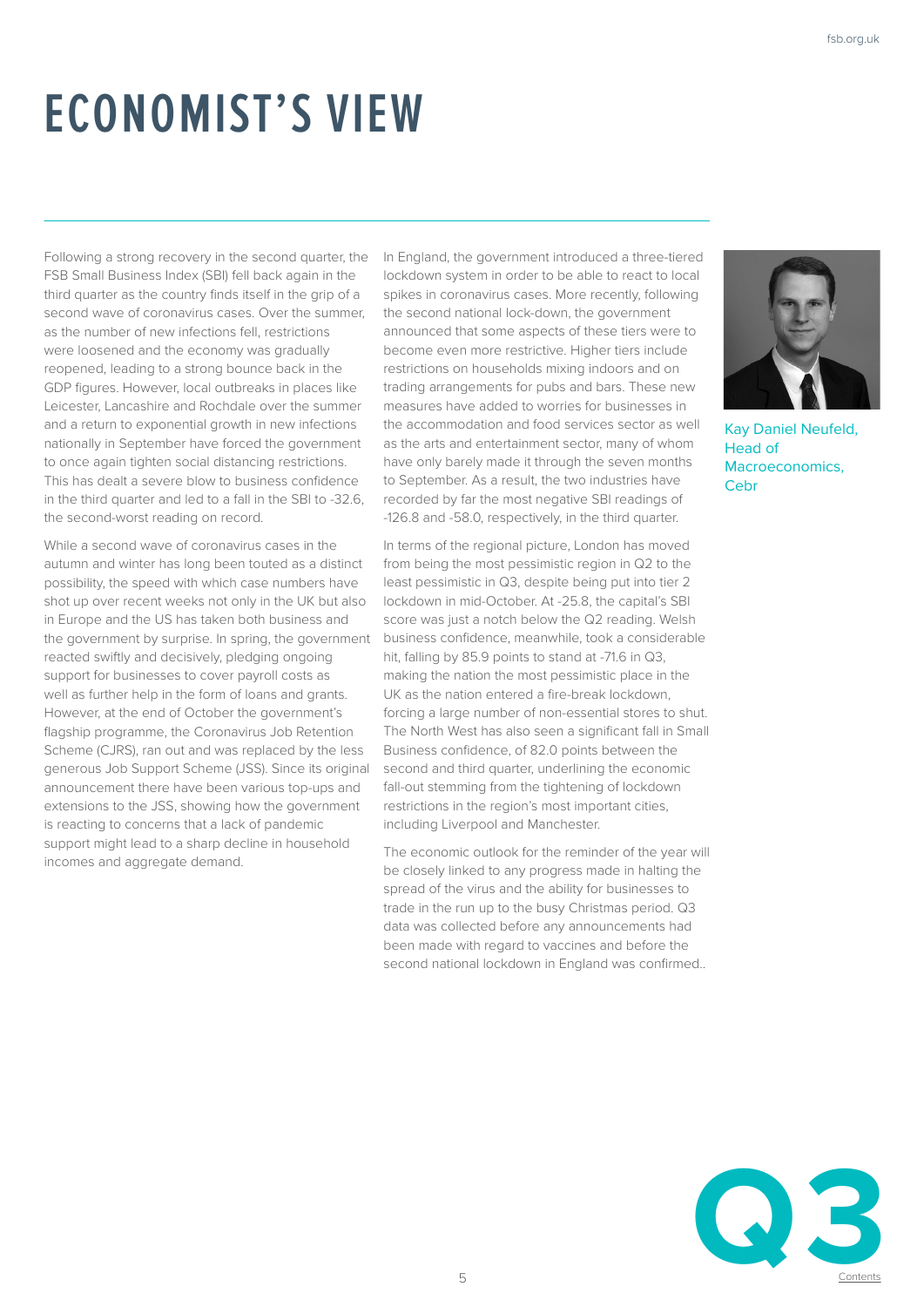## **FSB EXECUTIVE SUMMARY**

#### **SMALL BUSINES INDEX**<br> **Key findings this quarter:**<br> **SMALL BUSINESS**

- **Following the partial recovery witnessed in Q2, small business confidence subsided once more in Q3. The FSB Small Business Index now stands at -32.6, the second-lowest reading on record.**
- **All of the UK's countries and regions witnessed a fall in confidence between Q2 and Q3.** All countries and regions also recorded a negative index reading in Q3. Wales was the least confident region of the UK, exhibiting a score of -71.6, while London recorded the highest score at -25.8.
- **Unanimous negativity was witnessed across sectors, though there was some variation in scale.** The least negative index readings were witnessed amongst businesses in professional, scientific & technical activities and information & communication, recording -1.5 and -1.8, respectively. Overwhelming negativity was observed amongst those in accommodation & food services and arts, entertainment & recreation, however, reflecting the extent to which these businesses have been affected by the re-imposition of restrictions to slow the spread of coronavirus, as well as faltering demand levels.
- **The rate at which small businesses cut employment levels increased even further in Q3.**  24.7% of small businesses reported a fall in the number of people they employ, up from the then record high of 22.8% witnessed in Q2. Looking ahead to Q4, 34.3% of businesses in accommodation & food services expect cuts to their workforce, the highest proportion of any sector.
- **More than half (56.2%) of small business reported falling revenue levels during Q3.**  Small businesses are only slightly less pessimistic looking ahead to the next quarter, with 50.1% expecting another quarter of falling revenue.
- **A greater percentage of firms (44.5%) expect to grow in the next 12 months than was the case in Q2 (38.8%).** The domestic economy and consumer demand remain the most commonly cited barriers to growth, with concerns over the labour market also manifesting.
- **The credit availability and affordability indices sat in positive territory simultaneously for the first time in their histories.** This has been facilitated by government support programmes for small businesses, with the likes of the Bounce Back Loan Scheme providing facilities for approximately 1.3 million businesses.
- **Looking ahead to Q4, more firms expect to increase investment than decrease investment.** The proportion of firms expecting higher investment levels in the fourth quarter sat at 24.9%, while the corresponding figure for firms expecting cuts to investment was 24.2%. As such, for the first time this year the number of firms expecting increased investment levels exceeds the number of firms expecting a decrease.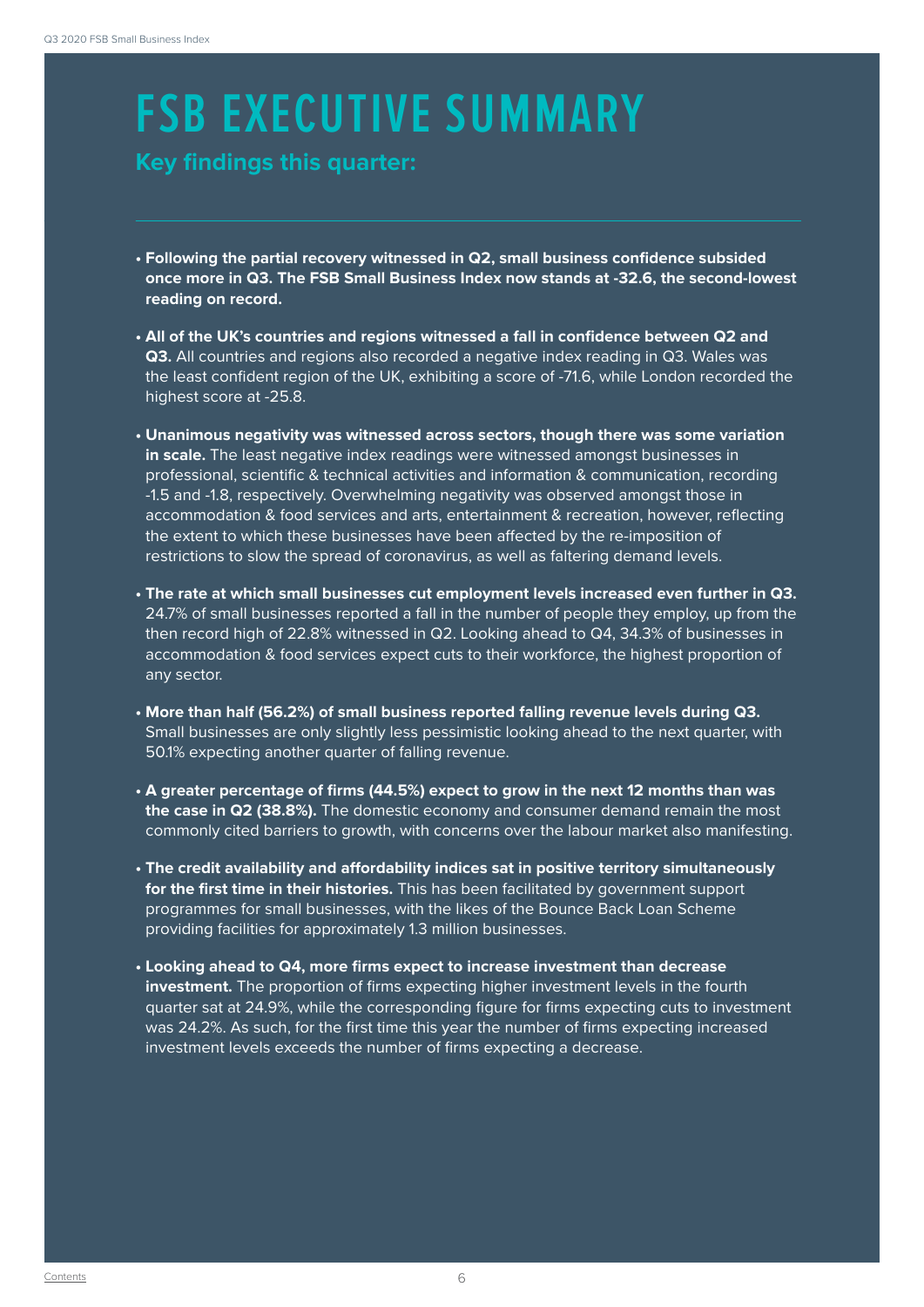# **UK MACROECONOMIC OVERVIEW**

#### **Reopening of the economy prompts return to growth for major sectors in Q3**

Following on from the significant curtailment of economic activity that characterised much of Q2, a gradual reopening of the economy took place throughout Q3. This has seen the end of forced business closures and restrictions on non-essential travel, while also witnessing significant efforts from both the public and private sector to re-stimulate consumer activity and confidence. Nevertheless, as the latest round of the FSB Small Business Index suggests, the positive effects of the reopening of the economy for UK firms were outweighed by the renewed tightening of restrictions from September onwards, as a second wave of coronavirus infections sweeps across the country.

The reopening of the economy saw output increase across all major sectors throughout the summer. In August, the manufacturing, construction, and services sectors, exhibited three month rolling growth rates of 11.3%, 18.5%, and 7.1%, respectively. Meanwhile, the wholesale & retail trade sector had seen a return to growth a month prior to that. Indeed, the retail sector has been one of the success stories of recent months, with retail sales having completed a V-shaped recovery following the historic lows witnessed at the beginning of the crisis. Sales volumes exceeded February's pre-crisis levels for the first time in July and have since seen two months of further growth, standing 5.5% above those witnessed prior to the pandemic. Key to the performance of the retail sector has been an increase in consumer uptake of e-commerce, with online sales as a proportion of all retail sales remaining considerably elevated compared to historic trends, sitting at 27.5% in September. Nevertheless, looking at Q4, the retail sector is expected to face some increased turbulence, following the re-introduction of tighter

restriction measures, including the national lockdowns in England, Wales and Northern Ireland and subsequent return to a variety of tiered regional and devolved restrictions across the whole of the UK. Of course, these measures look set to affect the entire economy, not just the retail sector. As such, a double dip recession could be on the cards across several sectors, with accommodation & food services and arts, entertainment & recreation looking most at risk.

Despite the increased economic activity witnessed throughout much of the quarter, the labour market has continued to weaken. Though the Coronavirus Job Retention Scheme (CJRS) has thus far helped to quell major job losses, there have still been an estimated 693,000 redundancies since the start of the crisis. Some positivity was found in Q3, however. Some workers were brought back from furlough, with considerable improvements made in August. The return of such workers put positive pressure on wages, which returned to annual growth during the month, having exhibited year-on-year contractions for the prior four months. However, the return of lockdown restrictions across much of the UK brought a return to furloughing for many employees heading into Q4.

The anticipated weakness of demand conditions provides further justification for policy intervention in the coming months. Amongst other policies, new channels of government support for businesses affected by the tiered system of lockdown restrictions will help to keep public borrowing elevated. Meanwhile, the Bank of England has not altered its course for some time, with the base rate of interest at a record low of 0.1% since March and the scale of asset purchasing unchanged since June.

Figure one: Monthly growth rates by sector of the UK economy, latest three months on previous three months Source: Office for National Statistics.



7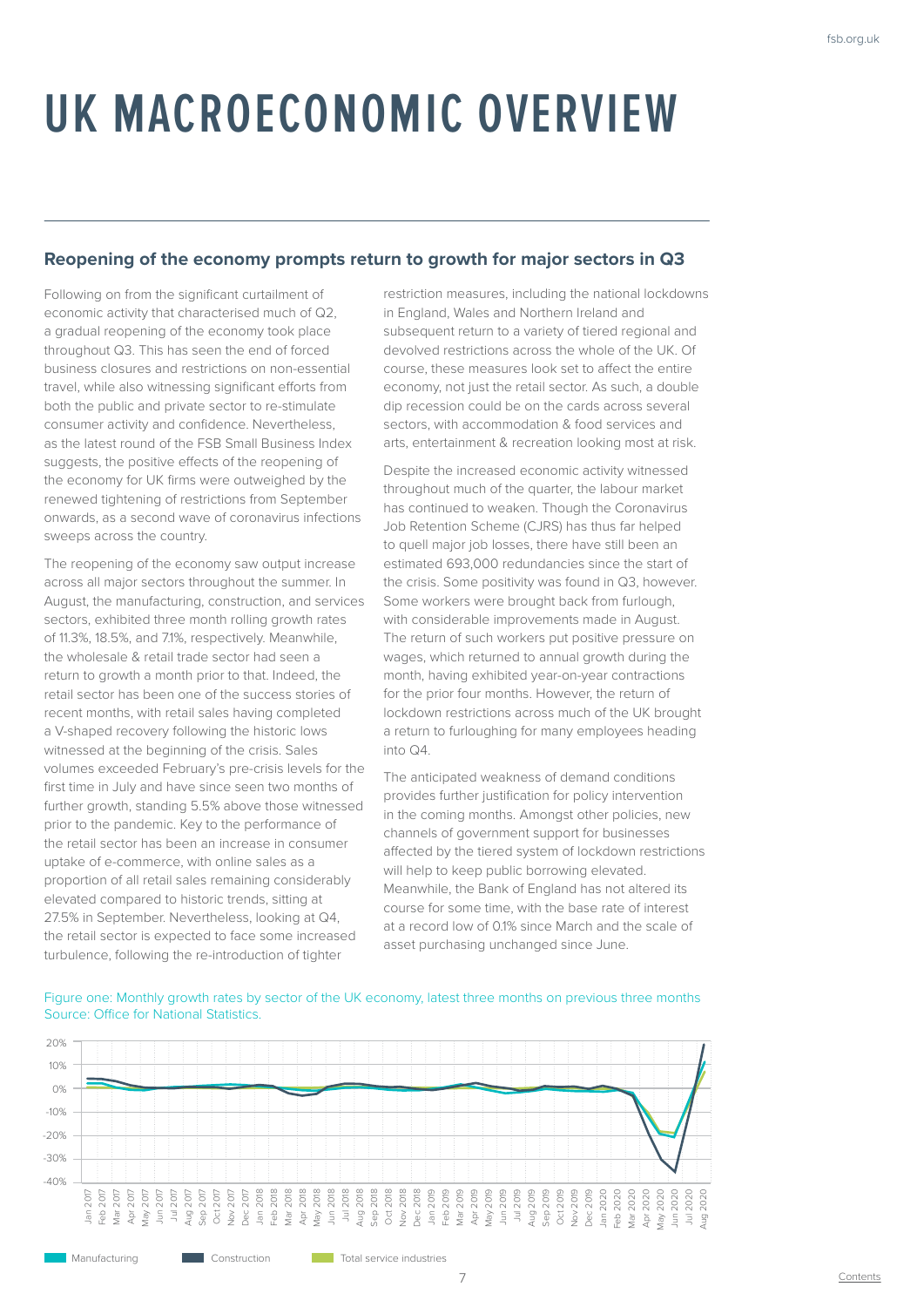# **SMALL BUSINESS INDEX**

#### **The Small Business Index falls once more amidst second wave of coronavirus infections**

Following the partial recovery in the Small Business Index (SBI) between Q1 and Q2, confidence saw a further decline in Q3, falling by 27.6 points to reach -32.6. This fall takes the index to its second lowest level in its history, outweighed only by that witnessed in Q1 this year. These latest figures bring the index into its ninth consecutive period of negative territory, with little sign to suggest an end to this trend.

Data releases showed an uptick in activity across much of the economy in Q3. The economy has now experienced four consecutive months of monthly GDP growth following the historic depths earlier in the crisis, with collective gains of 21.7% between April and August. Meanwhile, when looking at sector-bysector performance, positive readings were witnessed across the board for the UK Purchasing Managers' Index (PMI), with respective highs of 55.2 and 58.8 seen for the manufacturing and services PMIs during the month of August. This increase in activity over the summer months largely reflects the reopening of the economy and lifting of restriction measures, which saw businesses return and consumer confidence pick up. Such data points seem to justify the relative optimism of SMEs expressed within the Q2 SBI reading, which had reached its highest level since Q3 2018.





1. The Small Business Index is a weighted index of the responses to the question: 'Considering your overall business performance, and ignoring any normal seasonal variations at this time of the year, how do you view business prospects over the next three months, compared with the previous three months?' The share of firms<br>reporting 'much improved' are given the following weightings: Business Index is derived from the sum of these factors.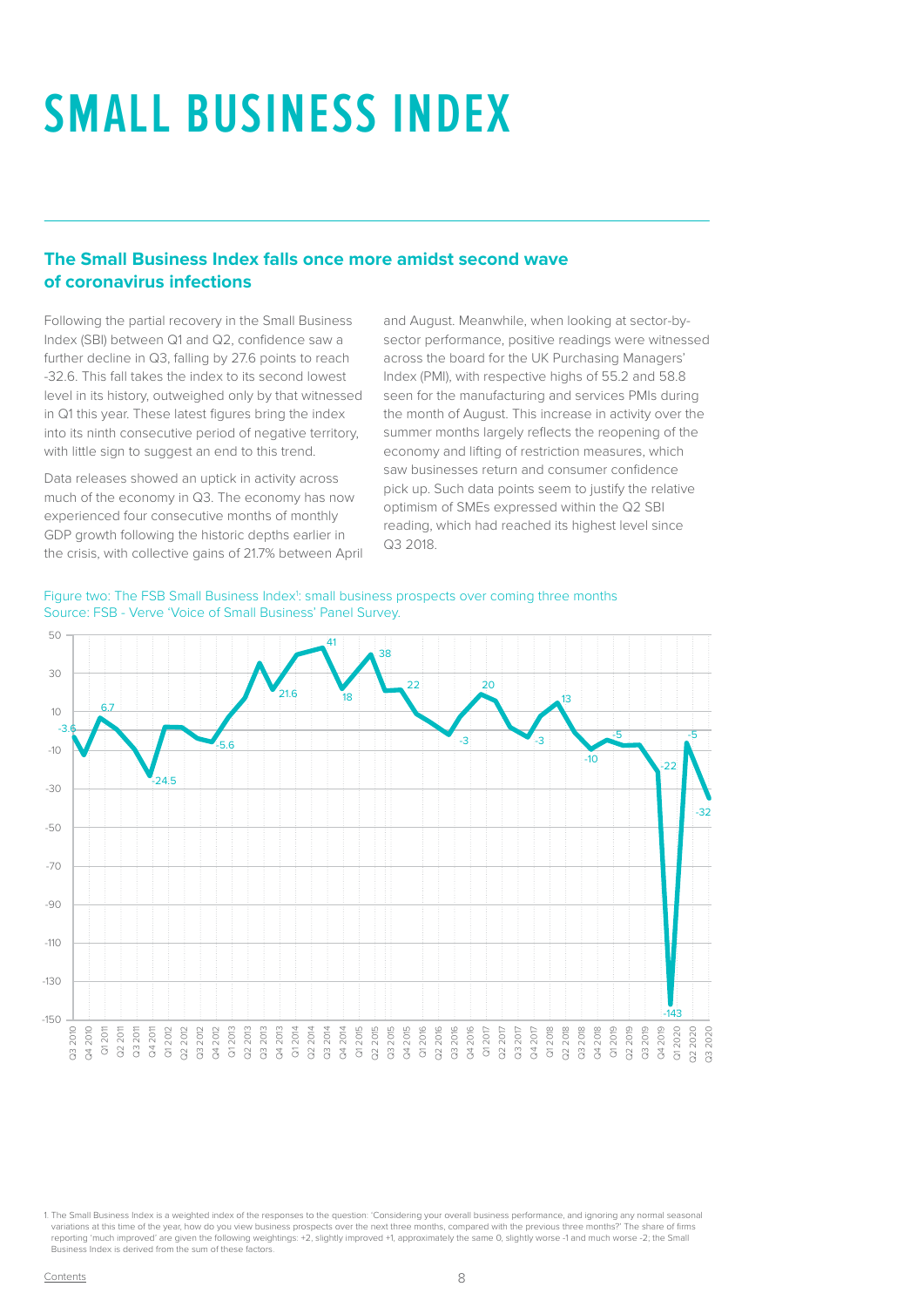Since then, there has been a noticeable upward trajectory in coronavirus infections, bringing new restriction measures and increased economic fragility. More recent data releases have reflected this trend, with PMI readings in September and October showing a slight decline, suggesting lesser business

confidence. The latest round of the Small Business Index provides further evidence for an environment of heightened economic uncertainty, with businesses across regions and sectors seeing their confidence diminish considerably compared to that witnessed ahead of Q3.







Figure four: UK SBI against year-on-year UK GDP growth. Source: ONS, FSB - Verve 'Voice of Small Business' Panel Survey.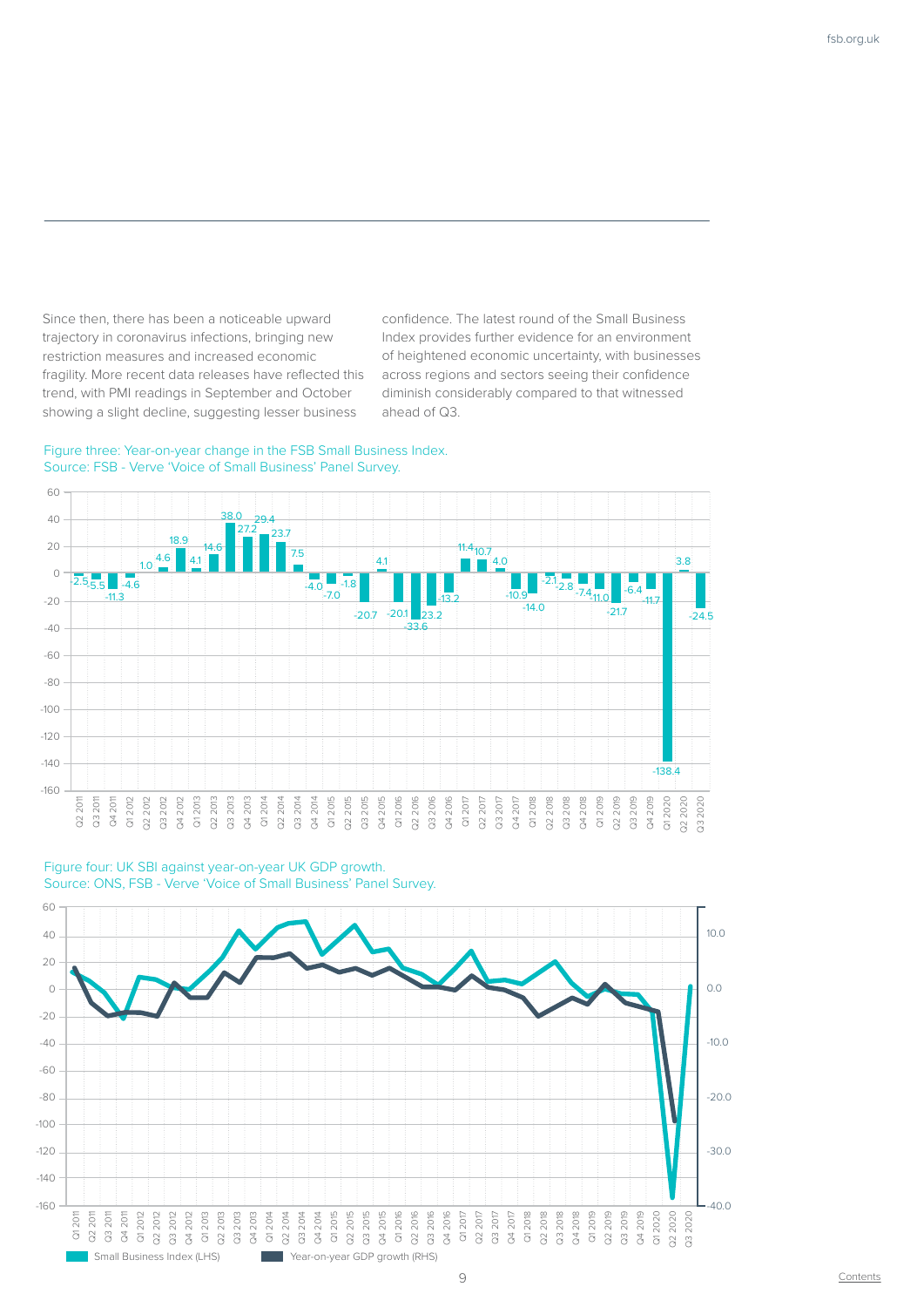#### **REGIONAL SMALL BUSINESS INDICES**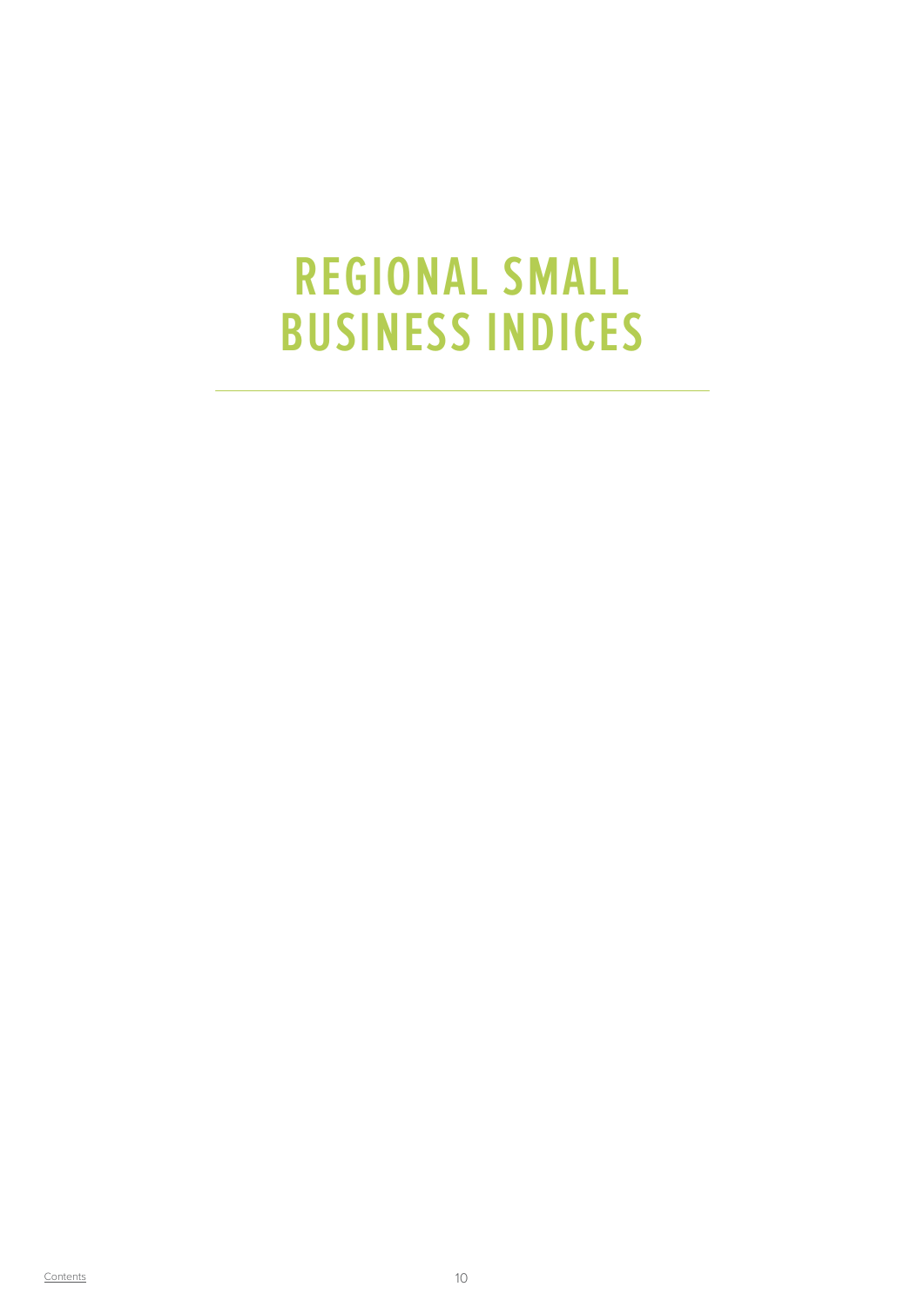## **SMALL BUSINESS INDEX IN NEGATIVE TERRITORY ACROSS ALL REGIONS AND COUNTRIES**

The Small Business Index returned to unanimous negativity in Q3, having witnessed a degree of regional variation in Q2. All of the UK's constituent regions and countries exhibited a fall in the Small Business Index between Q2 and Q3, with this being enough to take all measures into negative territory.

Though negative scores were witnessed across the board, some regions were noticeably less confident than others. For instance, Wales recorded by far the lowest score at -71.6. This comes as little surprise given that the country has ratcheted up its coronavirus strategy for certain regions since early September. Welsh business pessimism will be further tested by the 'firebreak' lockdown, recently imposed nationwide, which will see some of the strictest restrictions in the whole of the UK in place until at least 9 November. Wales' pessimism was followed by the West Midlands, Yorkshire and the North East, and the North West, receiving scores of -44.0, -37.2, and -37.0 respectively. Again, this negativity aligns with the recent picture in terms of coronavirus restrictions, with these regions being more heavily affected by localised measures over recent months. This has

restricted household mixing and non-essential travel, while new measures have also prevented the opening of certain business establishments, such as pubs in bars in areas of England classified under Tier 3. Wales and the North West exhibited the largest quarter-onquarter changes in the index, having both stood in positive territory in Q2.

While London was the least confident region in Q2 looking towards Q3, the tables have turned when considering the national picture looking ahead to Q4. Of the UK's constituent regions and nations, London exhibited the least negative reading on the latest round of the Small Business Index, with a score of -25.8, just below the Q2 reading of -25.6 Nevertheless, this is barely cause for celebration, instead reflecting the continued pessimism witnessed by small businesses in the capital since Q3 2018.

Figure five: FSB Small Business Index – regional variation in small business prospects over coming three months. Source: FSB - Verve 'Voice of Small Business' Panel Survey.

50%

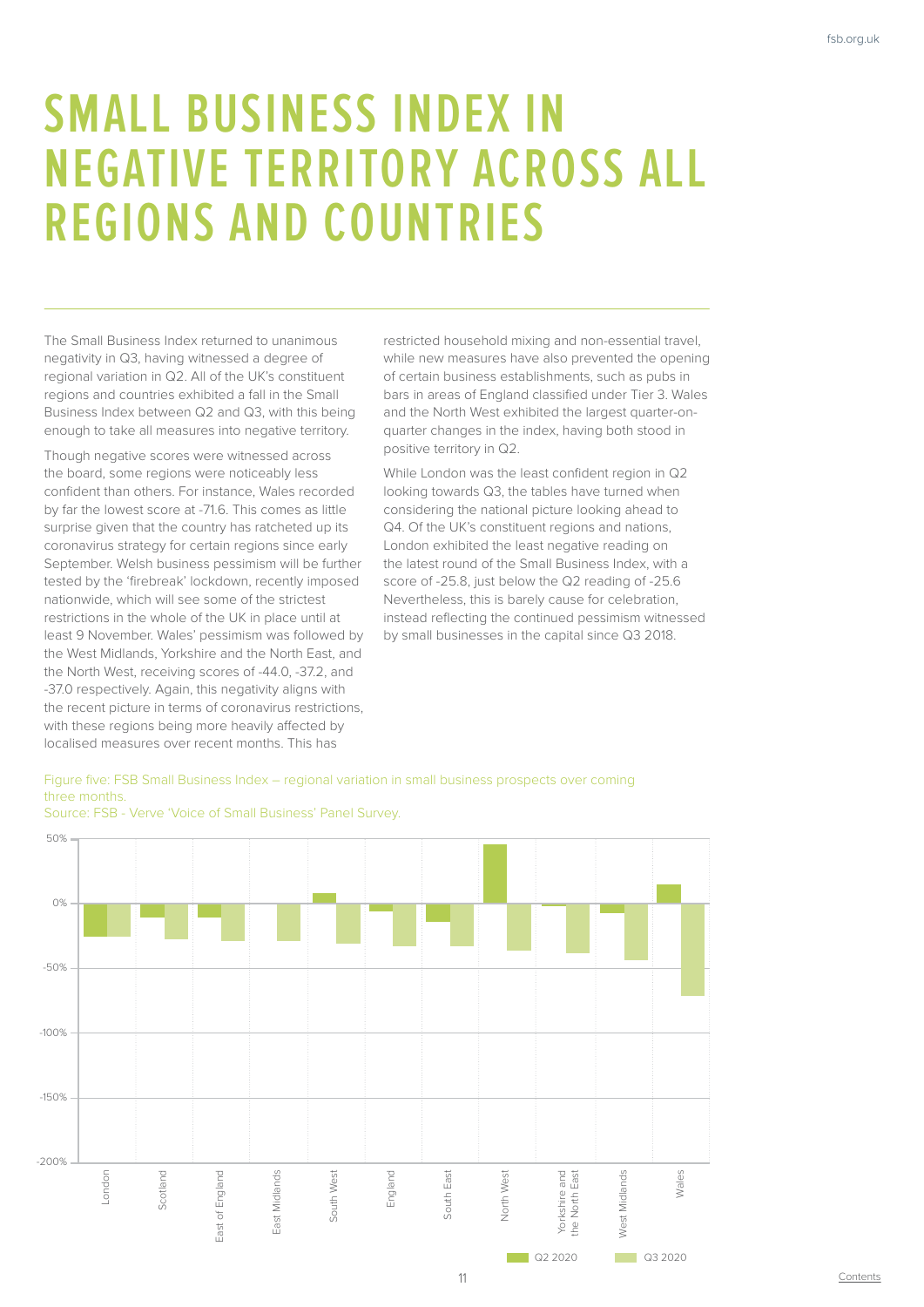#### **SMALL BUSINESS SECTOR INDICES**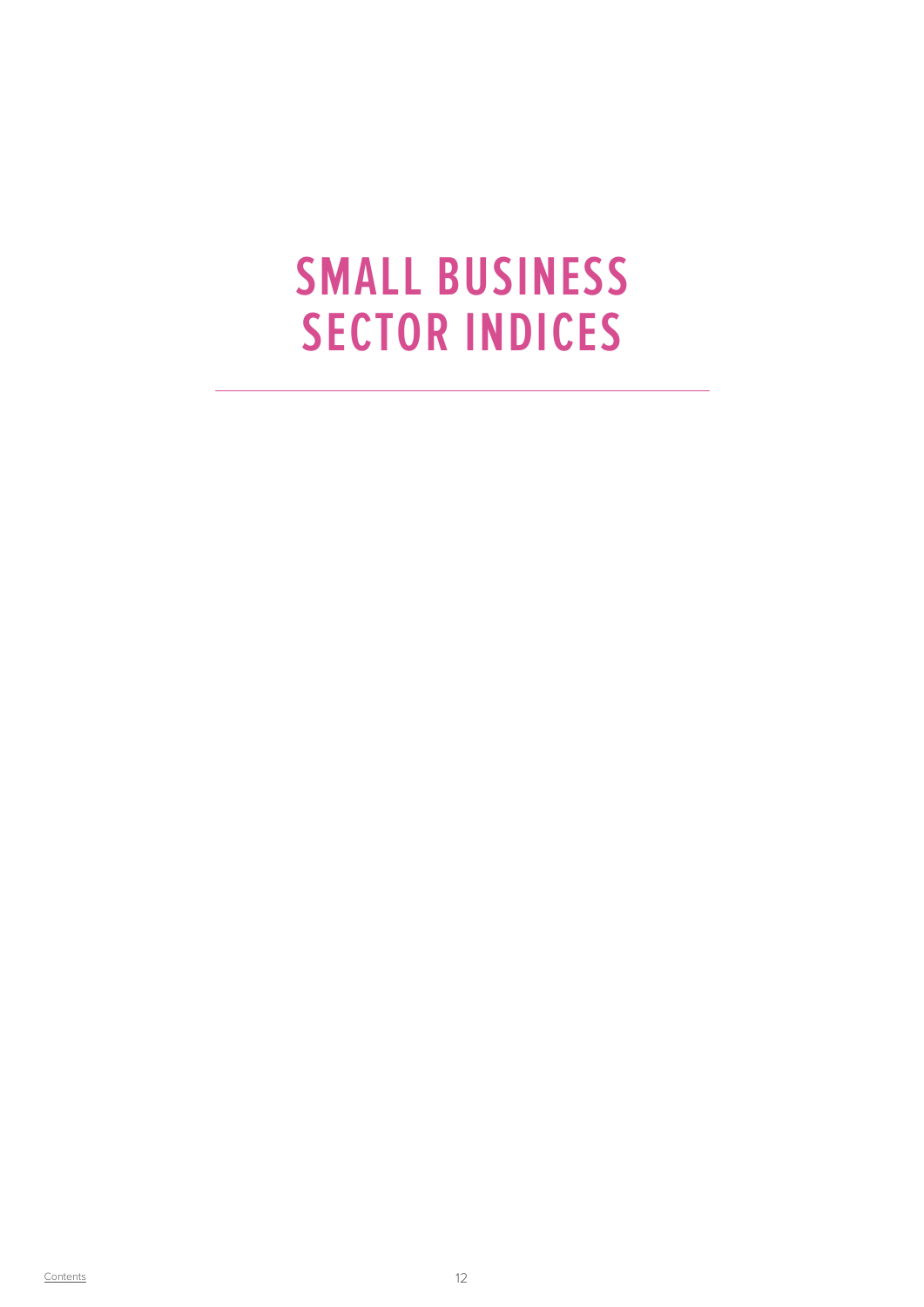## **NEW RESTRICTION MEASURES SEVERELY IMPACT BUSINESSES IN CONSUMER-FACING SECTORS**

The latest round of the index shows unanimous negativity on a sector-by-sector basis. Industries exhibited varying levels of pessimism, however, with readings ranging from borderline negativity of -1.5 to an overwhelmingly negative score of -126.8. Highlighting again the sectoral impact of the coronavirus crisis, there was also some considerable variation in the quarter-on-quarter changes in the index, with some sectors seeing modest improvement in Q3 compared to Q2 and others seeing further falls.

Professional, scientific & technical activities and information & communication were the least negative sectors in Q3, with index readings of -1.5 and -1.8 respectively. The fact that businesses in these sectors are considerably less pessimistic than their counterparts across the rest of the economy largely reflects their general adeptness and smooth transition to remote working. In the face of further restriction measures, businesses in these sectors look set for considerably less disruption to their operations than firms more reliant on a physical workspace or face-to-face interaction. Indeed, for businesses in the information & communication sector, the outlook has picked up considerably since Q2, reflecting the relative success of widespread homeworking in previous months. The sector's index reading rose by 21.4 points between Q2 and Q3, a larger increase than any other sector.

The outlook amongst businesses in the arts. entertainment & recreation and accommodation & food services sectors is considerably more negative, with these sectors exhibiting index readings of -58.0 and -126.8 respectively. These sectors have been amongst the hardest hit by coronavirus restriction measures, while a change in consumer behaviour has likely impacted such businesses' revenue streams due to cuts in discretionary, non-essential spending. The effect of restriction measures on these businesses shows little sign of respite, with new measures such as the 10pm curfew and bans on household mixing in certain regions having further hit the sector. This has served to reduce capacity levels and business profitability. The outlook for these sectors makes particularly grim reading from the perspective of jobs. 41.4% of businesses in the accommodation & food services sector stated that they foresaw redundancies in the coming three months, the highest proportion of any sector.



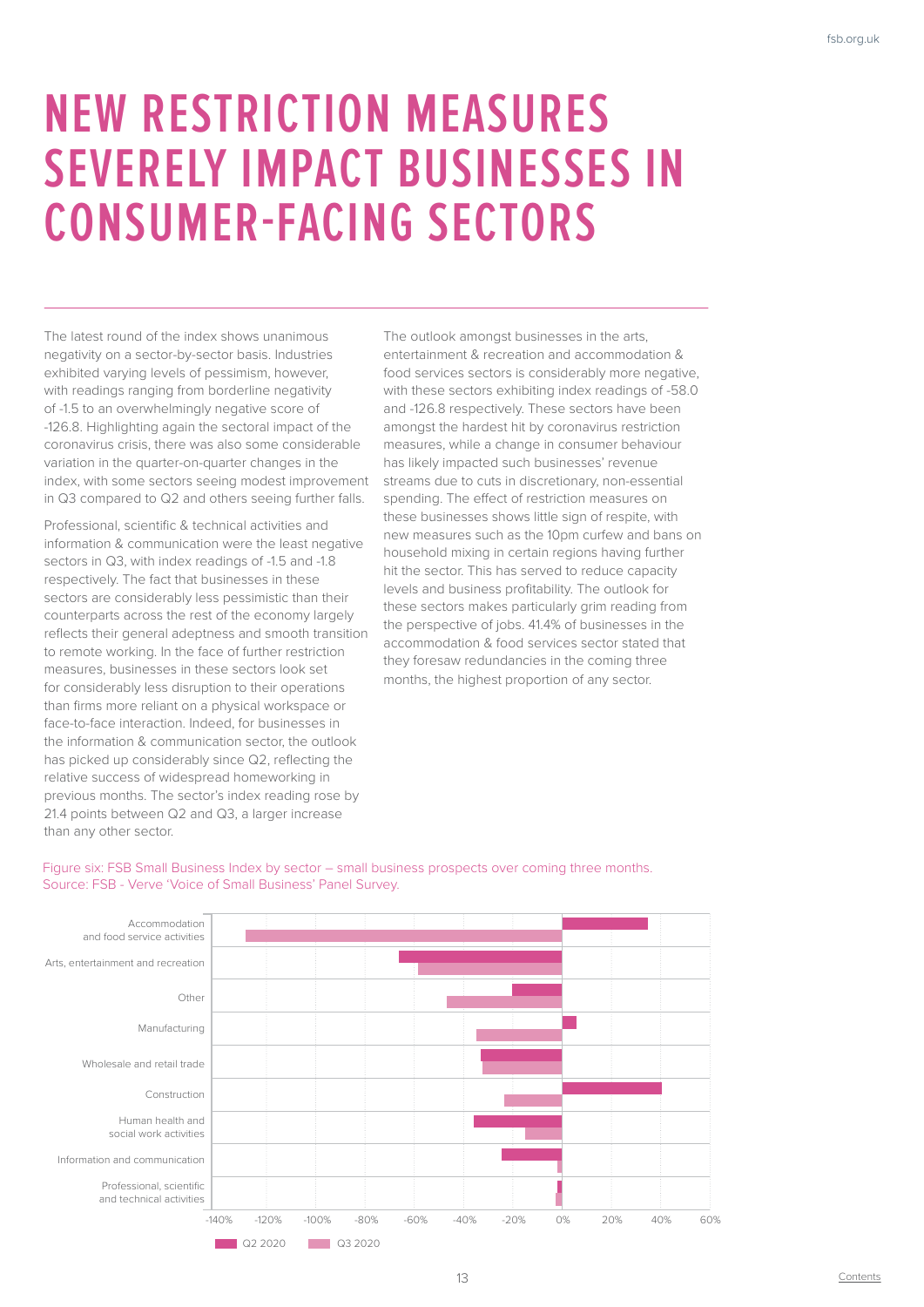## **FINANCIAL PERFORMANCE**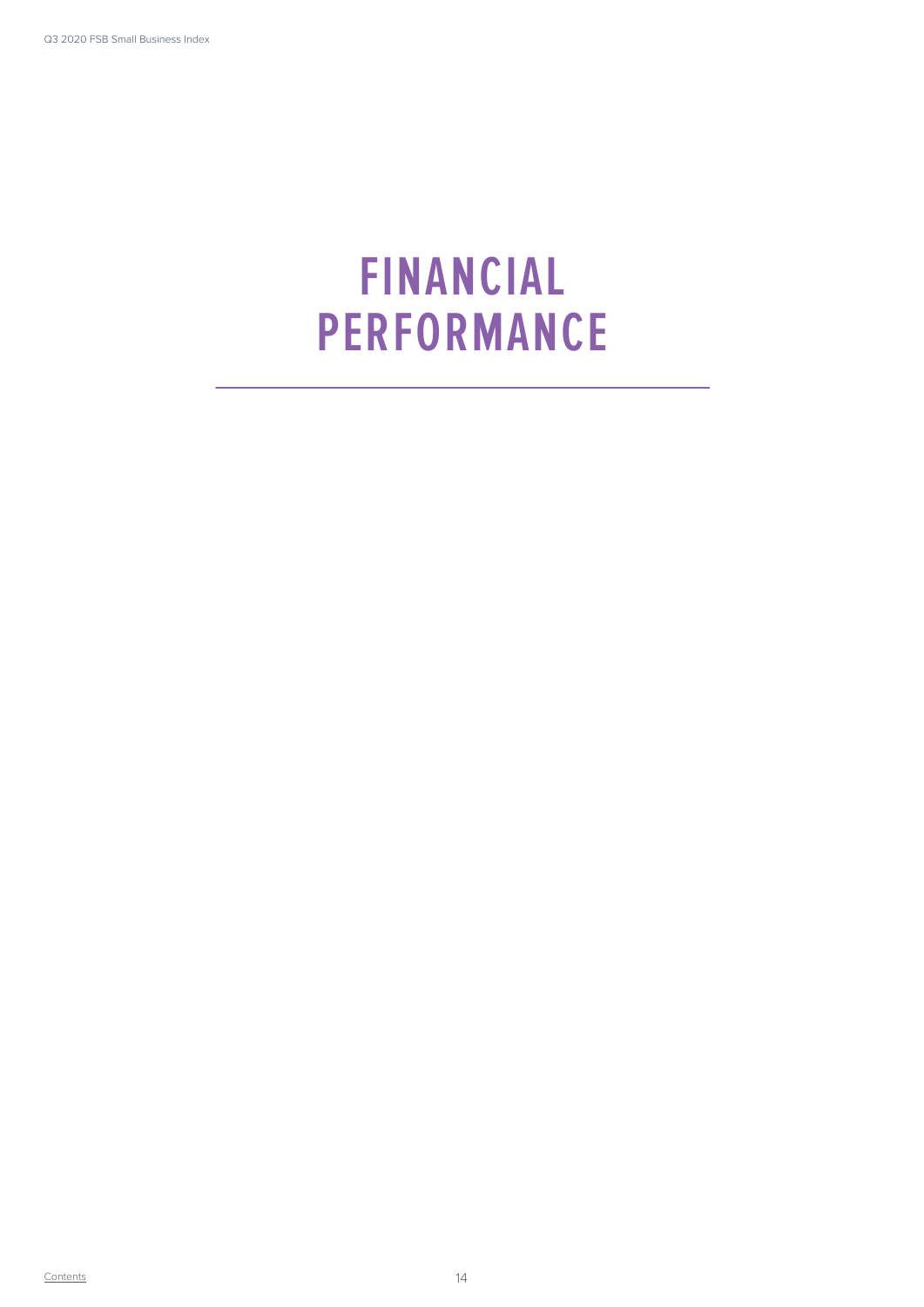#### **MORE THAN HALF OF SMALL BUSINESSES EXPECT DECLINING REVENUE LEVELS OVER COMING THREE MONTHS**

The net balance of small businesses reporting revenue growth over the previous three months stood at -25.1% in the third quarter of 2020. Across the country, more than half (56.2%) of small businesses reported a fall in revenue levels during the quarter, with 39.8% reporting a significant fall of more than 10%. The net balance figure does represent a slight improvement of 0.9 percentage points compared to Q1 2020, the last time this question was posed to respondents, though it is still easily the second-worst reading on record.

A negative net balance was witnessed in all of the UK's constituent regions and countries, showing that falling revenues were experienced nationwide. There was some variation in performance, however. Somewhat contrary to London's SBI score – the least negative of all regions – businesses in the capital exhibited the most negative net balance in terms of Q3 revenue, reaching -36.2%. London businesses were also the most likely to report a decline in revenues, with 62.8% of businesses doing so. This figure was closely followed by the East Midlands, where 59.0% of businesses reported falling revenues in Q3. The region's score was likely impacted by the local lockdowns seen in Leicester for much of the summer, as well as more recently imposed restrictions on other areas in the region. In terms of sectoral performance, negative net balance scores

were witnessed in all sectors of suitably large sample size. In line with the negativity witnessed amongst businesses in the arts, entertainment & recreation and accommodation & food services sectors on the main index, revenue levels in these sectors appear to have taken the largest proportional hit with 66.1% and 65.4% of businesses in these sectors respectively reporting falling revenues in Q3. Much greater resilience was shown by businesses in construction and wholesale & retail. Nevertheless, falling revenues were still reported by 43.5% and 50.7% of such businesses respectively.

Expectations of business revenues over the coming three months remain in net negative territory, though a net balance figure of -21.9% suggests a slightly less pessimistic outlook compared to firms' experiences in Q3. Nevertheless, just over half (50.1%) of firms expect some decrease in revenues over the next three months. In accordance with the above accounts of revenue generation in Q3, businesses in arts, entertainment & recreation and accommodation & food services are the most likely to expect further falls to revenue in Q4. In a stark illustration of the hardship set to hit firms in these sectors, the figures are of even greater magnitude than those exhibited in Q3, with 69.7% and 81.4% of such businesses expecting declining revenues in Q4.





**Net balance of businesses reporting an increase in gross profit - next three months**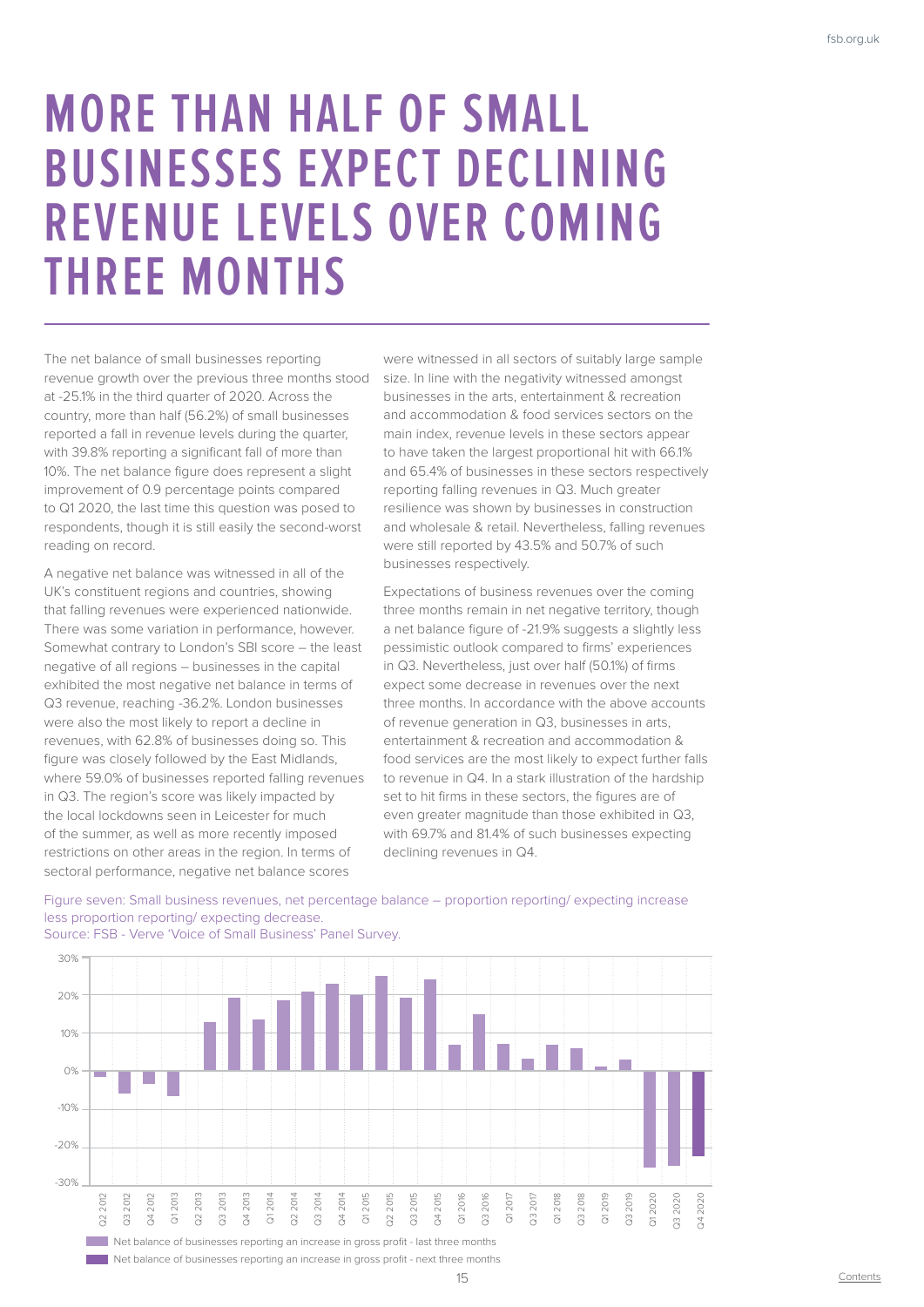## **EXPORTS**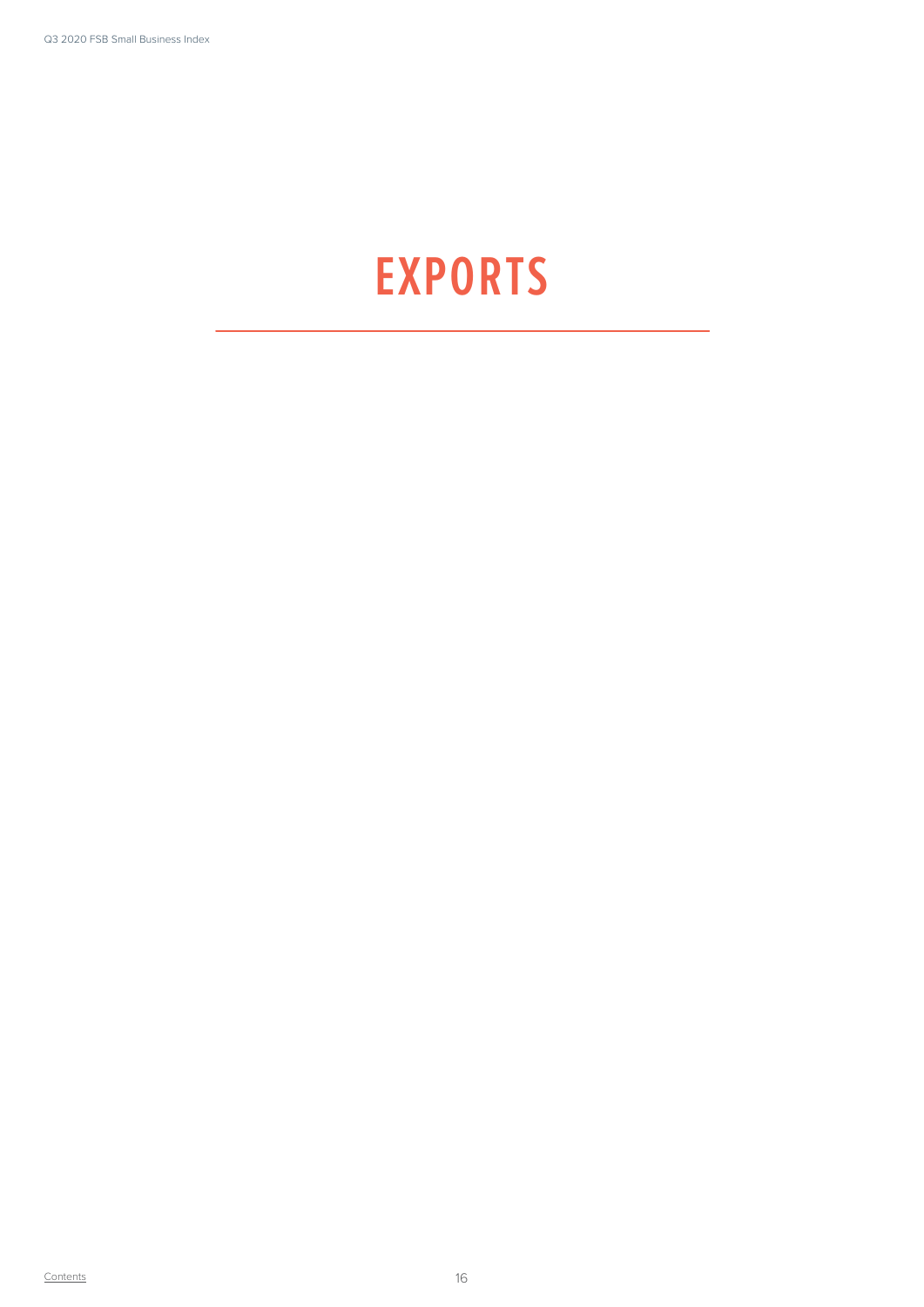## **IMPROVED FOREIGN DEMAND CONDITIONS YIELD LESS NEGATIVE OUTLOOK FOR EXPORTING FIRMS**

The proportion of small businesses reporting a decrease in the value of their exports fell back slightly in Q3 to 52.5%, having reached a record share of 65.3% in the previous quarter. Correspondingly, there was a slight uptick in the net balance figure compared to Q2, though this still remains overwhelmingly in negative territory at -35.2%.

The moderate improvement in performance amongst exporting business largely fits the pattern of increasing demand over the summer months. Following the reopening of businesses and the relaxation of social distancing rules, many economies were considerably more open in Q3 than in Q2, prompting an increase in activity amongst consumers and firms alike. This has been the case for most Eurozone economies as well as for the US. In terms

of the recovery from the first wave of coronavirus cases, China has come the furthest among large international economies, adding substantially to international demand for exports. This has been to the benefit of UK businesses dependent on external markets, be that through the export of final consumer goods or that of intermediate goods for further use in international supply chains.

Looking ahead to Q4, exporting businesses expect further improvement, with the net balance of firms expecting an increase in the value of their exports compared to those expecting a decrease standing at -18.9%. This would represent a further improvement on the performance witnessed in Q3, though once more would be insufficient for a return to positive territory.

Figure eight: Changes in value of exports – previous three months and expectations for coming three months; net percentage balance, proportion reporting increase less proportion reporting decrease. Source: FSB - Verve 'Voice of Small Business' Panel Survey.

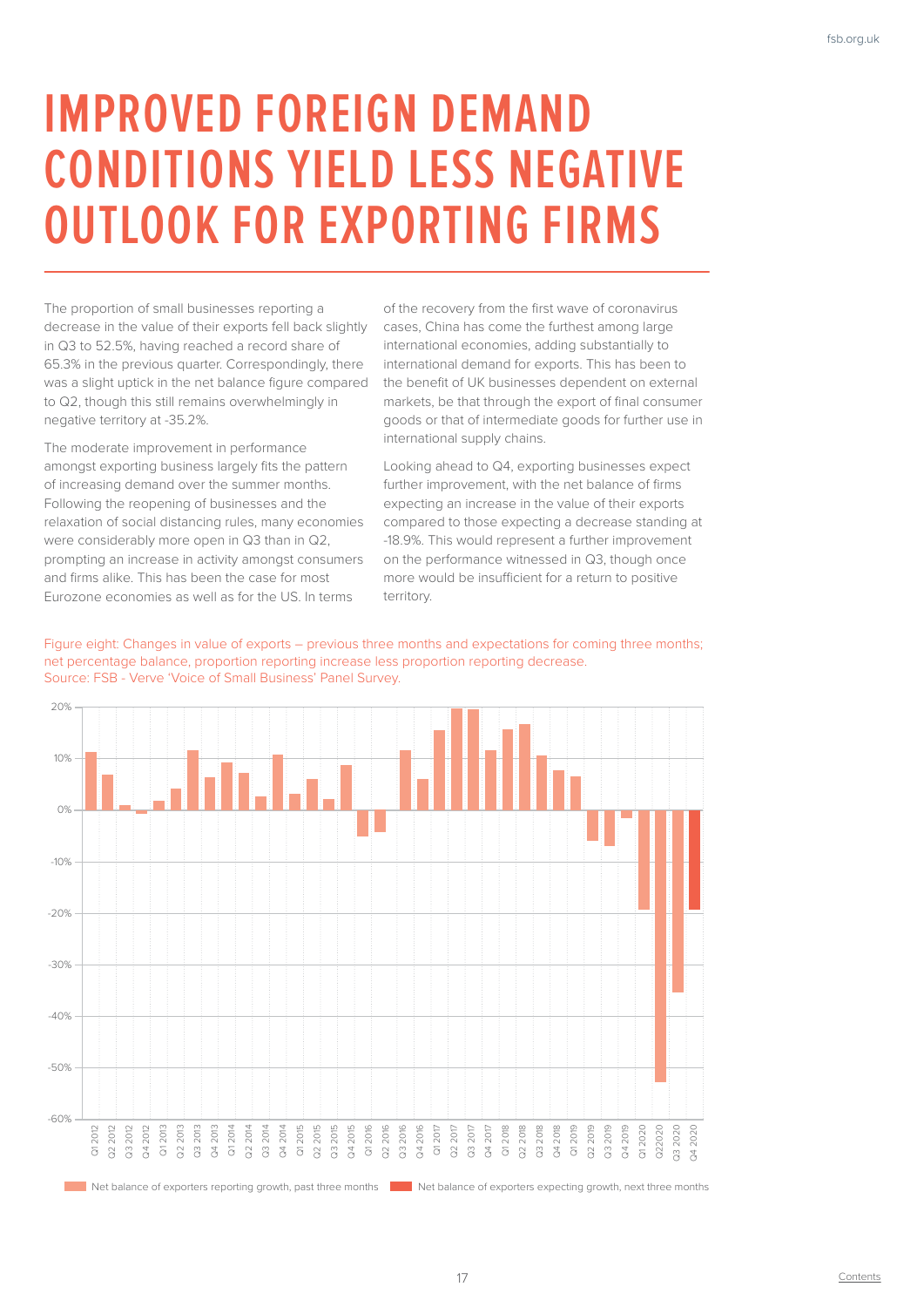# **COSTS AND INFLATION**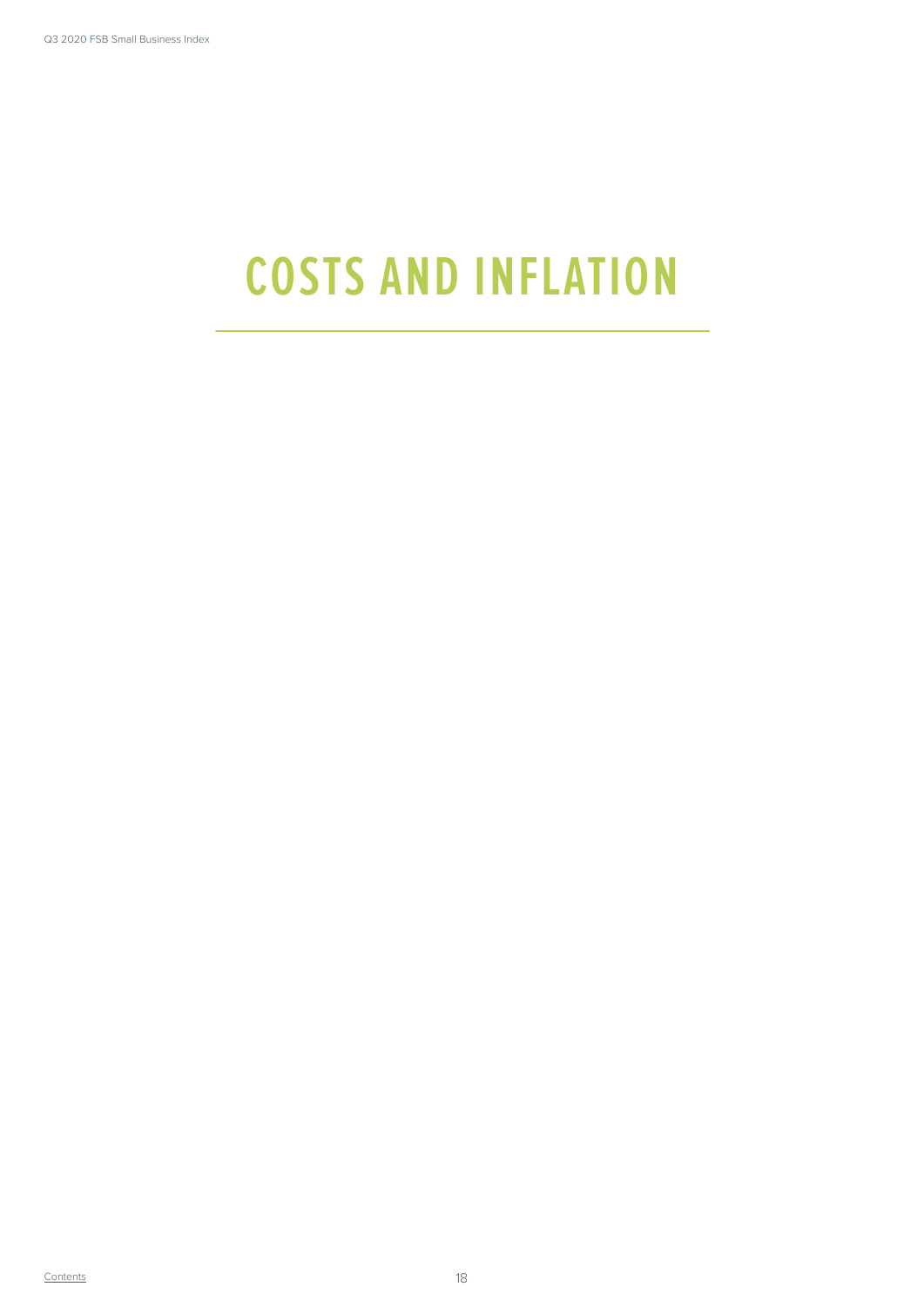#### **RETURN TO INCREASING OPERATING COSTS OBSERVED IN Q3**

The net balance of small businesses reporting an increase in operating costs turned positive again in Q3, having fallen into negative territory for the first time on record in Q2. As such, more businesses saw costs increase than decrease during the quarter. The net balance figure stood at 12.2%, representing a 19.3 percentage point increase compared to that recorded in Q2. While the proportion of businesses reporting an increase in their costs rose by 9.2 percentage points over the quarter to reach 39.6%, it remained well below historic averages. Conversely, the proportion of businesses reporting a decrease in their costs remained at historically elevated levels at 27.3%, down from 37.5% in the previous quarter.

The most commonly cited source of changing costs for firms in Q3 was that of labour costs, with this being reported by 31.4% of respondents. This likely reflects short-term changes to employment patterns that took place over the quarter. In line with an improvement in wider demand conditions, many employers brought

workers back from furlough in Q3 and, as such, would have witnessed quarter-on-quarter increases in their wage bills. This change can be evidenced by the fall in the number of furloughed workers, with data from the ONS suggesting that half of workers on furlough in May had returned to work by mid-August. Further evidence stems from the month-on-month increases in average weekly earnings that took place in July and August, amounting to 1.6% and 2.4% respectively, according to the ONS.

Inputs represent a further commonly cited source of changing costs, being selected by 25.2% of respondents. Again, this likely stems from wider demand conditions, with the uptick in economic activity encouraging greater production levels for small businesses. In order to meet such demand, we would expect variable costs to have risen in line with output. This will have resulted in higher costs in pound terms than those witnessed in the preceding months, when activity was significantly more curtailed.

Figure nine: Small businesses reporting an increase in overall cost of operation over past three months, compared with the same period a year ago; net percentage balance. Source: FSB - Verve 'Voice of Small Business' Panel Survey.

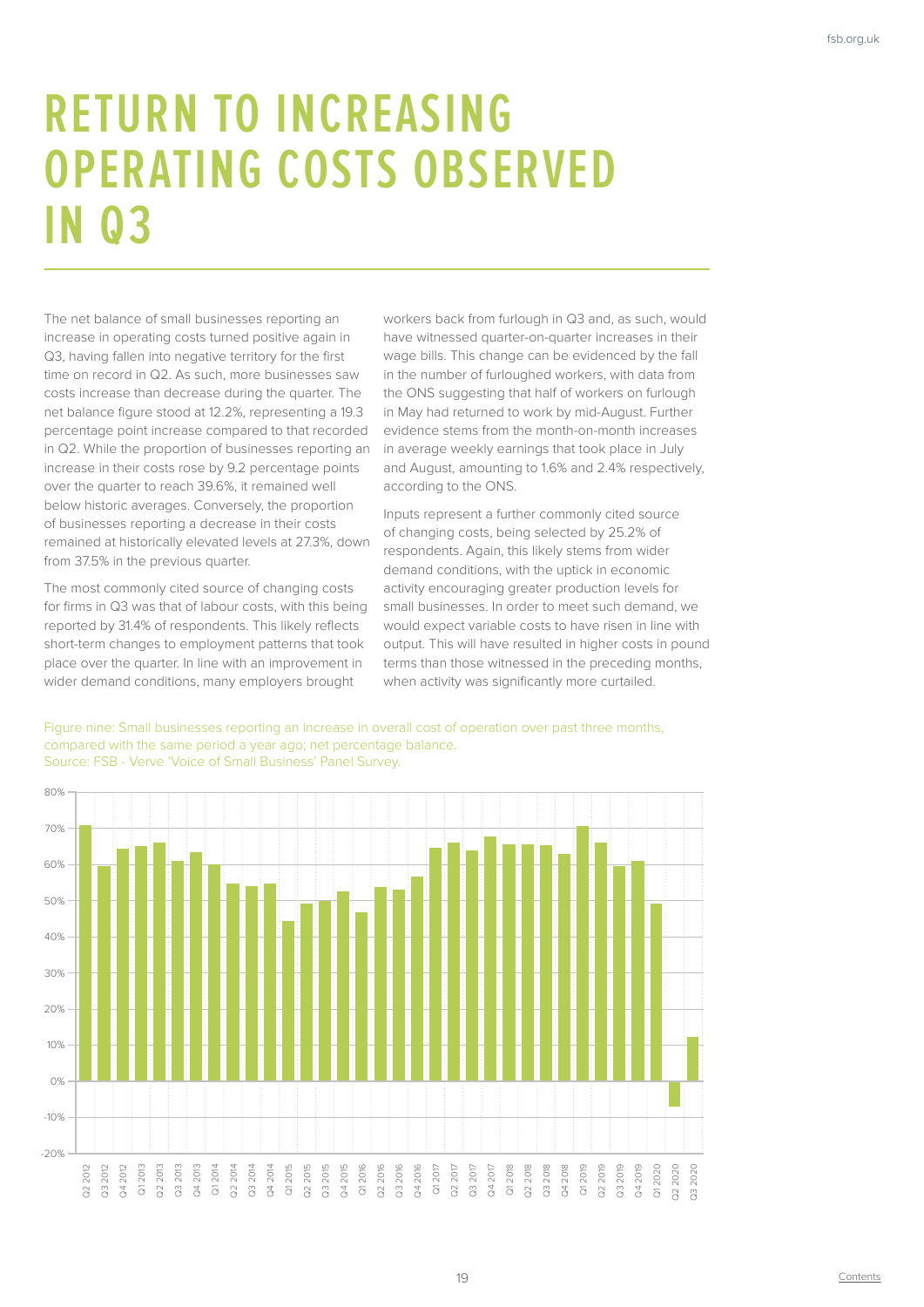

#### Figure 10: Main causes for changing business costs (firms may give multiple answers). Source: FSB - Verve 'Voice of Small Business' Panel Survey.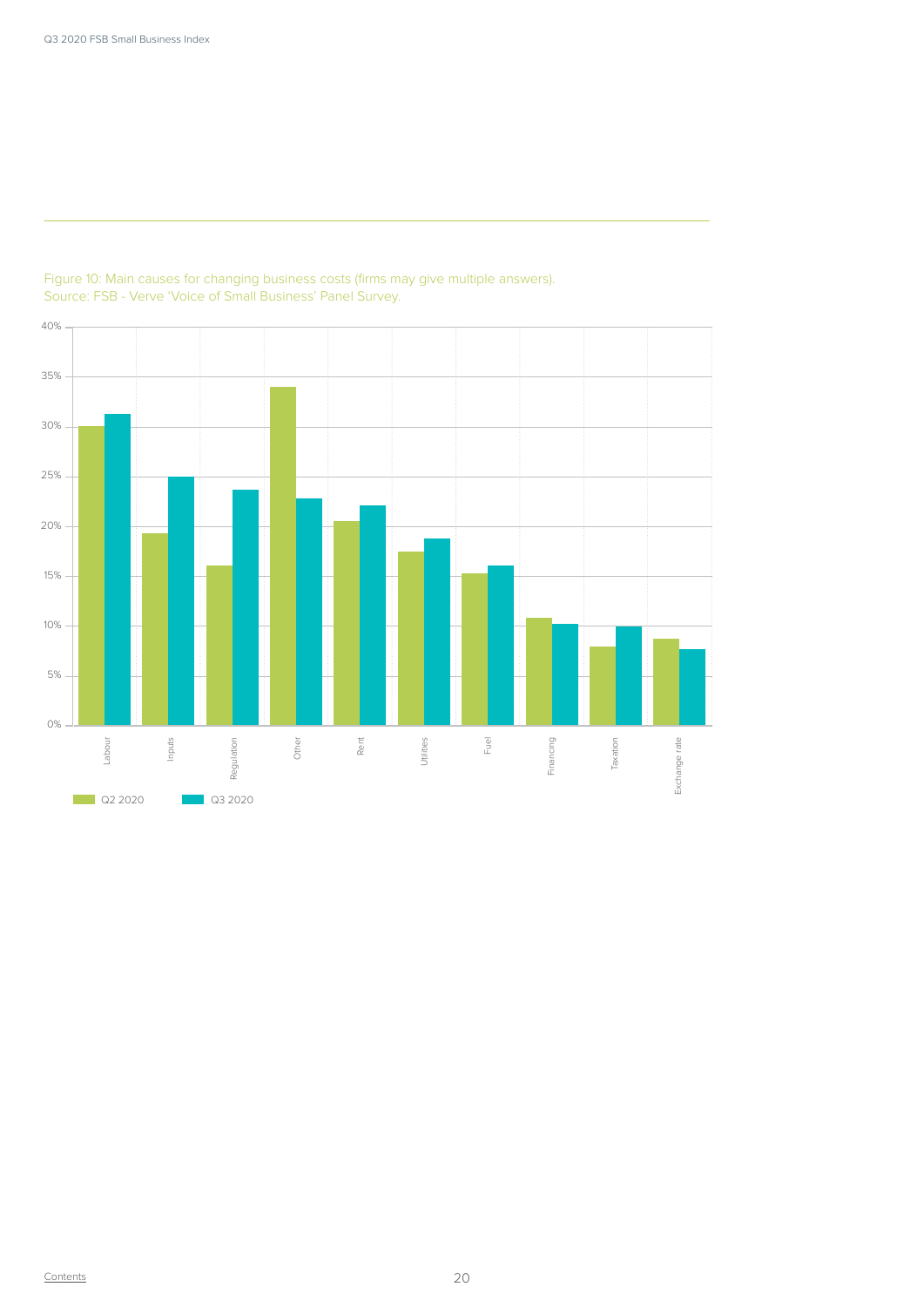#### **CAPACITY**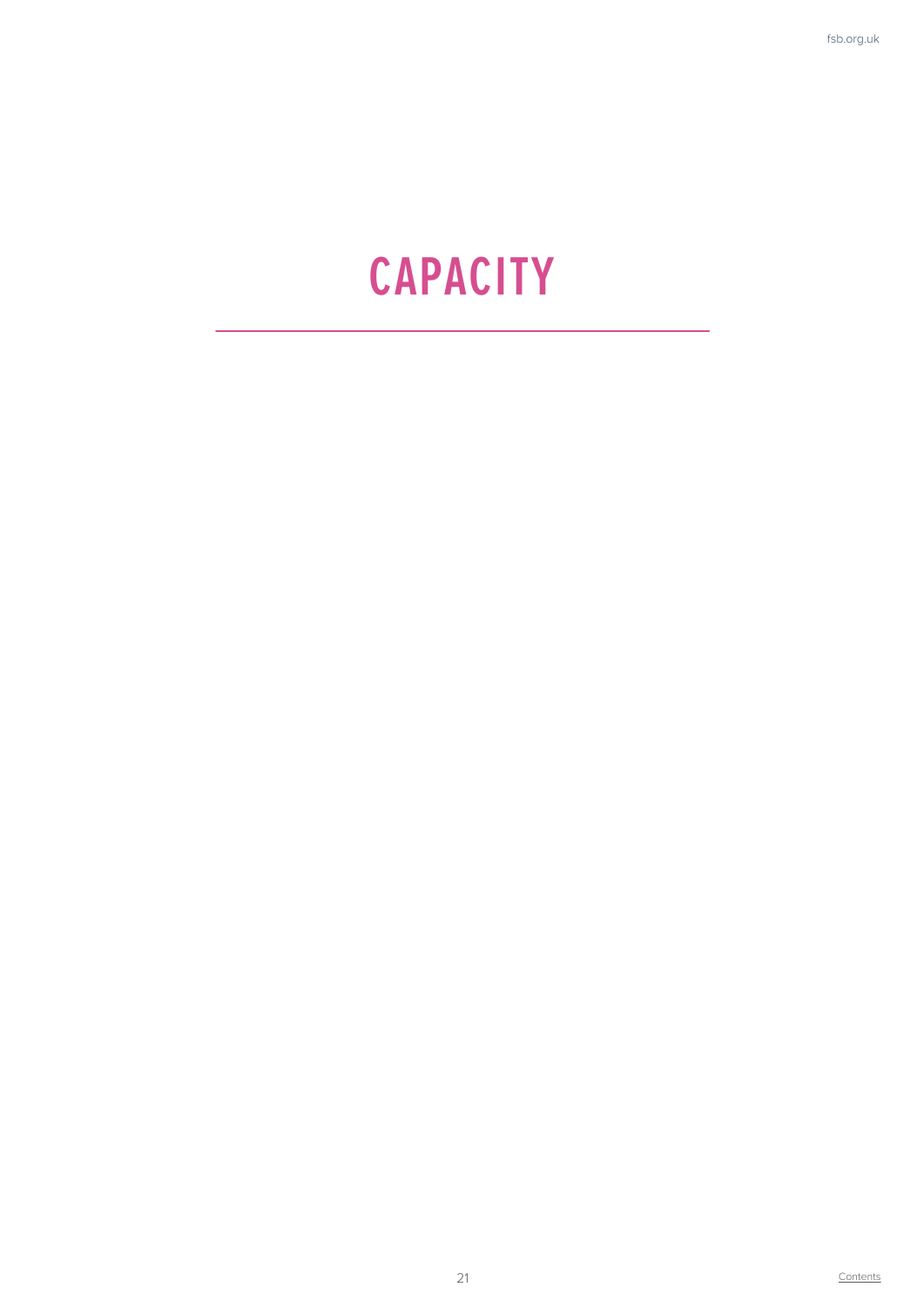#### **OVERWHELMING MAJORITY OF BUSINESSES OPERATED BELOW CAPACITY IN Q3**

The proportion of small businesses reporting that they were operating below capacity stood at 71.5% in Q3. This marks a slight fall compared to the figure witnessed in Q2, though the share remains considerably elevated compared to historic levels. Those in the accommodation & food services and arts, entertainment & recreation sectors were amongst those most likely to be operating below capacity, as would be expected given the challenges faced by businesses in the sectors. 78.3% and 86.4% of such businesses, respectively, reported running below capacity in Q3. Meanwhile, businesses in London and Yorkshire and the Humber were the most likely to be operating below capacity, with this being reported by 77.4% of businesses in each of these areas.

Looking forward to Q4, small businesses don't expect a substantial improvement in their workload. 69.4% of firms anticipate spare capacity in Q4, with this being a slightly greater figure than the 68.1% of firms that expected spare capacity in Q3 when asked in Q2. This provides further evidence that firms are less optimistic heading into the fourth quarter than the third, potentially driven by the announcement of forced business closures in Tier 3 lockdown areas, as well as other restrictions affecting consumer demand across the country. Similarly, the proportion of firms anticipating being above capacity in Q4 (5.1%) has witnessed a slight fall compared to the corresponding figure for Q3 (5.2%). The same can be said for the proportion of firms expecting to operate at capacity, with this falling from 26.7% to 25.6%. The net balance score for firms expecting to operate below capacity in the fourth quarter therefore stands at 64.3%, just above the 64.1% score recorded in the third quarter.

Figure 11: Net percentage balance of businesses running below capacity: proportion below capacity less proportion above capacity.



Source: FSB - Verve 'Voice of Small Business' Panel Survey.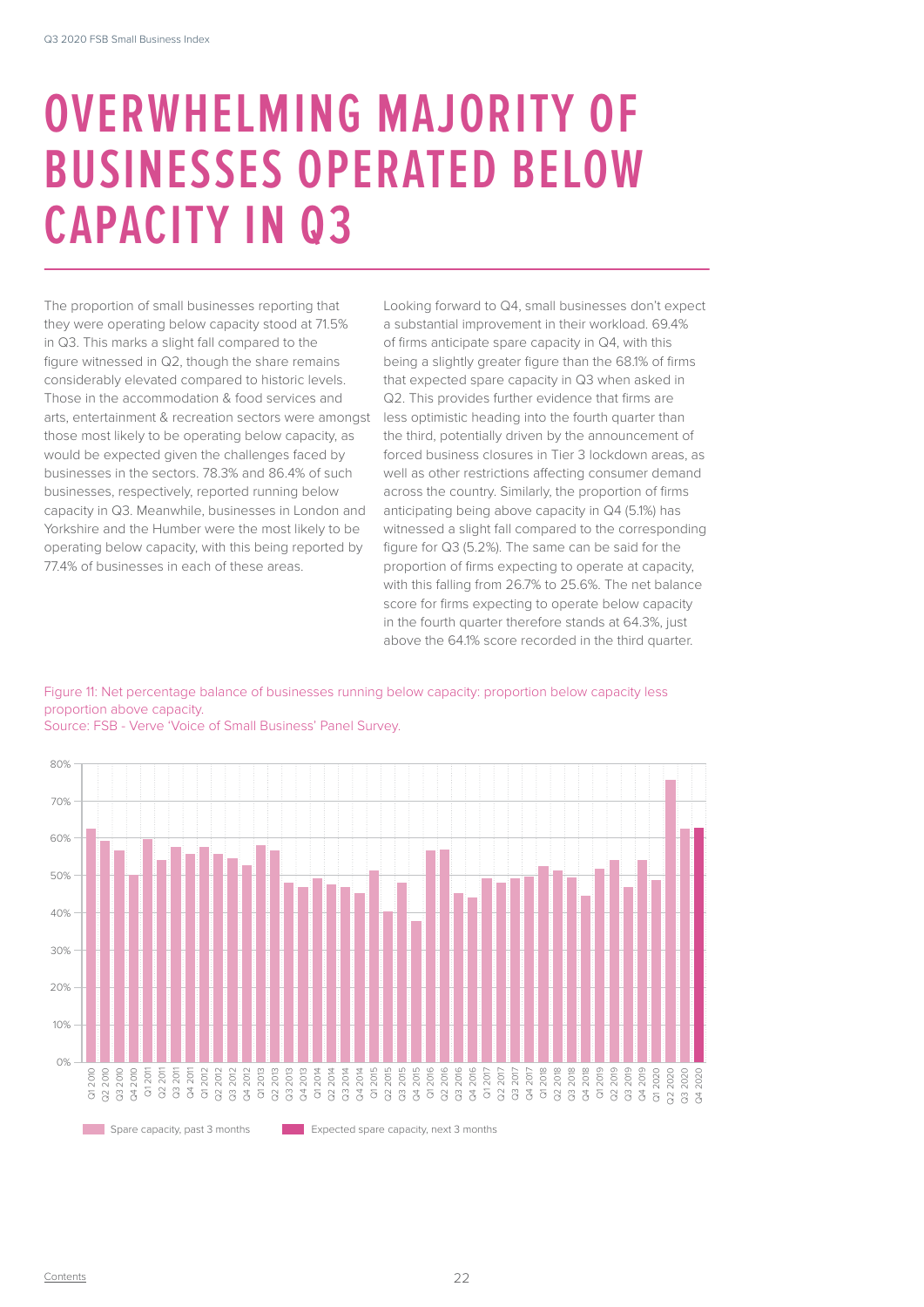### **EMPLOYMENT**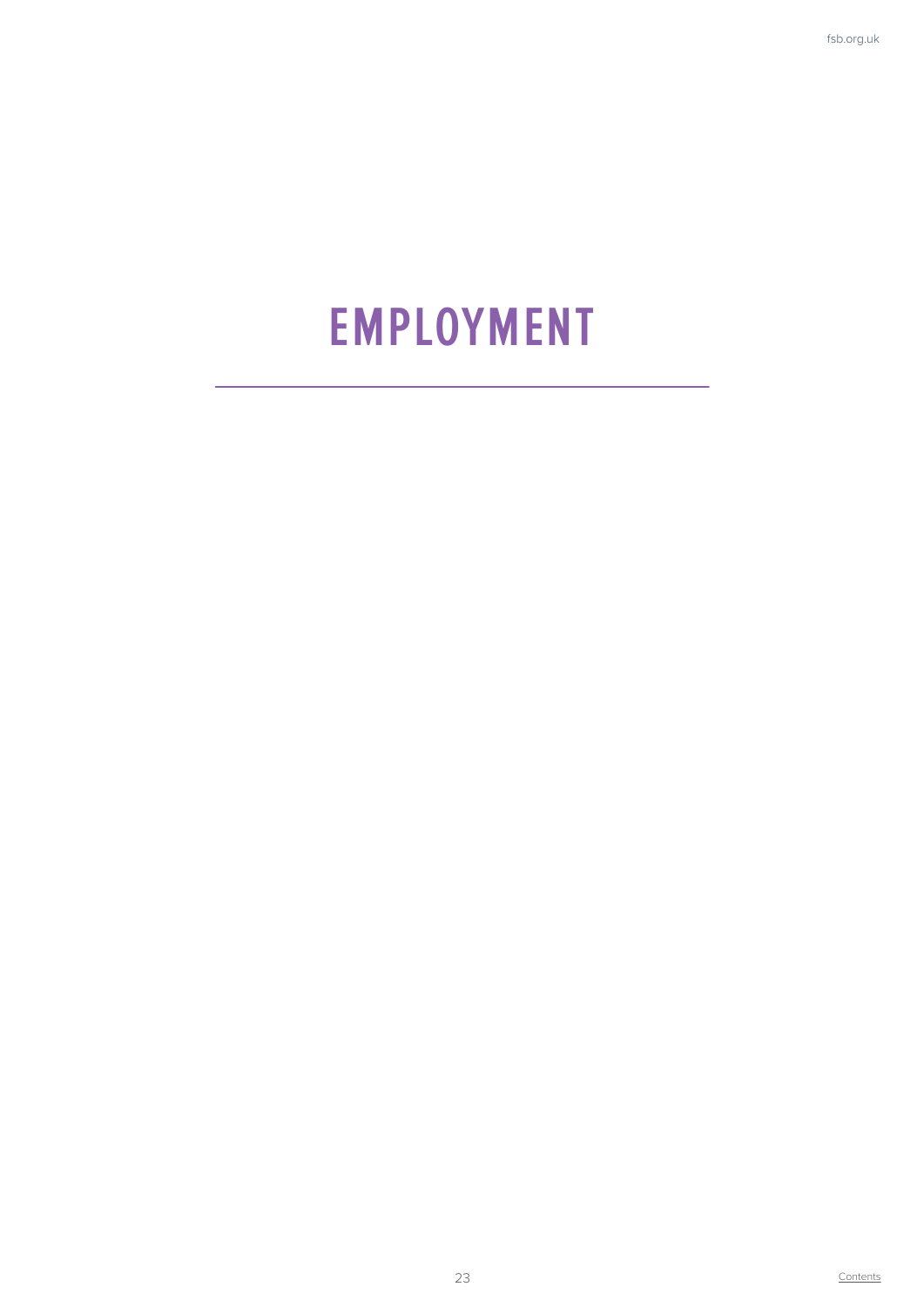#### **SMALL BUSINESSES FORCED TO LAY OFF MORE EMPLOYEES IN Q3**

The rate at which small businesses cut their workforce increased even further in Q3, with nearly a quarter (24.7%) of firms reporting a decrease in the number of workers employed. This follows the 22.8% of firms reporting cuts to their workforce size in Q2. Nevertheless, there was also an increase in the proportion of firms reporting an increase in the size of their workforce, rising from just 3.8% in Q2 to 9.5% in Q3. As such, the net balance figure increased slightly in the third quarter, reaching -15.2% up from -19.0% in Q2. On a regional basis, cuts to workforces were most prevalent in London and Yorkshire and the Humber, with 29.8% and 28.0% of businesses reporting a decline in employees, respectively. Meanwhile, the region with the highest rate of job growth was the South West, with 15.7% of respondents reporting an increase to the size of their workforce. Over the summer, the region benefitted from an increase in 'staycations' giving at least temporary employment to people in the hospitality sector.

The fast rate of cuts to workforces reported by small businesses corroborates with official data on the labour market. Recent figures have pointed to approximately 693,000 lost payrolls between March and September, while the number of redundancies in the three months to July saw their highest annual and quarterly increases since 2009. Unfortunately, there is cause for further pessimism in the coming months, with the termination of the furlough scheme likely to lead to additional redundancies and increased unemployment, in spite of the outlining of new support programmes to replace the scheme. Looking ahead to Q4, businesses in the accommodation & food services sector were the most likely to expect job losses, with 34.3% anticipating cuts to their workforce. This reflects the wider pessimism associated with businesses in the sector, while also reflecting the fact that the sector has been amongst the most dependent on the furlough scheme. 593,000 workers in accommodation & food services were still on furlough at the end of August, for instance, a higher figure than any other sector.

Figure 12: Net percentage balance change in number of people employed – proportion reporting increase less proportion reporting decrease.



Source: FSB - Verve 'Voice of Small Business' Panel Survey.

**Contents**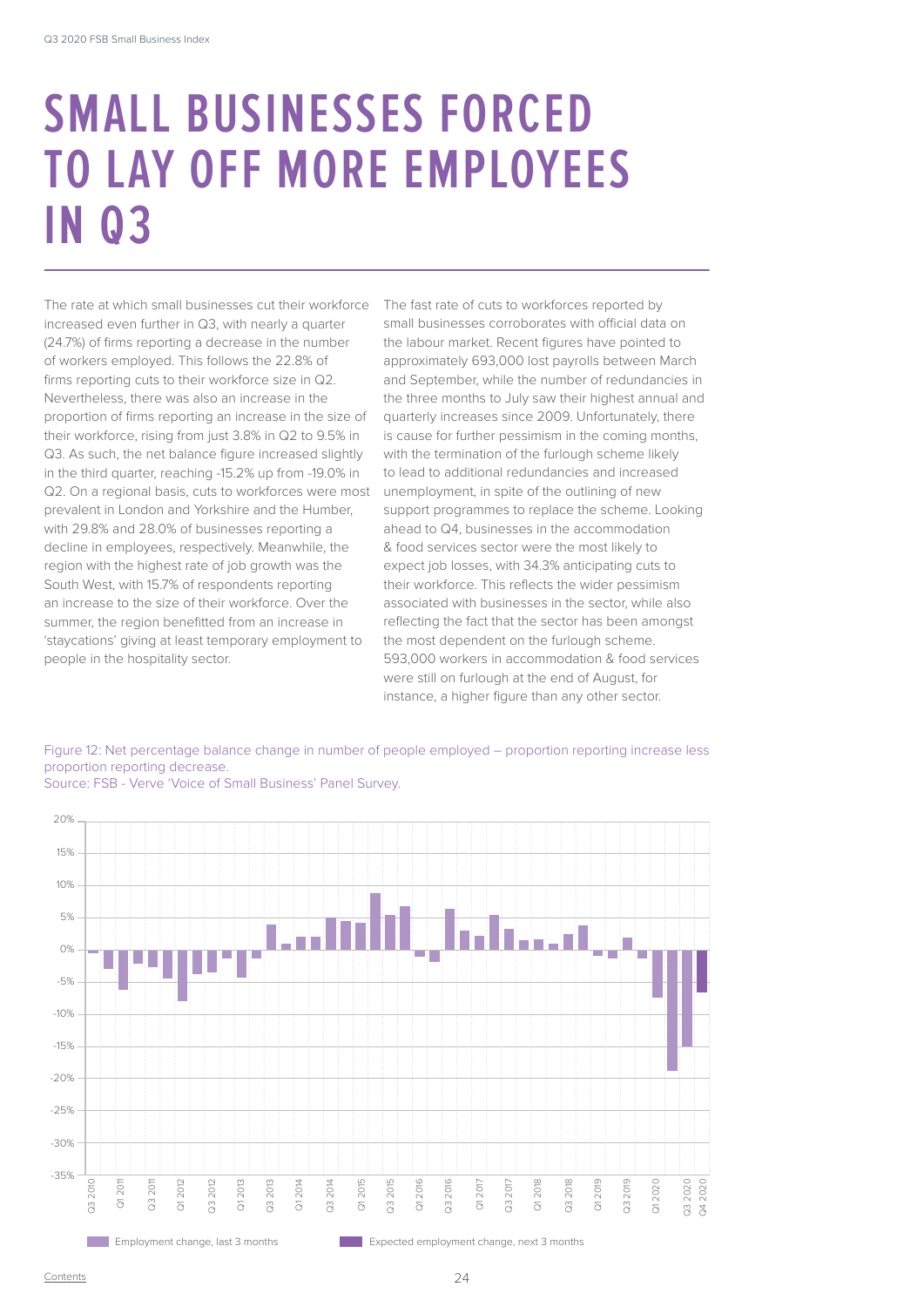## **AVERAGE SALARIES OFFERED BY SMALL BUSINESSES WITNESS SECOND CONSECUTIVE ANNUAL FALL**

The average salary change awarded by small businesses exhibited a further annual fall in Q3, having also done so in Q2. The magnitude of the fall increased in Q3, however, with wages contracting at a rate of 0.4%. This follows a fall of 0.1% in Q2. The wage constraint shown by small businesses stands somewhat in contrast to the more volatile economywide wage growth figures released by the ONS. Labour market data show a much steeper annual decline of 2.4% amongst private sector employees in Q2, before slowing to a 1.1% annual decline in July, and returning to annual growth in August. By keeping wages in check, UK SMEs might try to preserve cash flow in order to prevent an even larger number of layoffs.

On a regional basis, falling wages have been most likely amongst employees in London and Wales. Here, businesses reported annual falls in the average salary awarded in 23.1% and 19.7% of cases, respectively. Wage cuts were much less prevalent in the North West and in the combined region of Yorkshire and the North East, with reductions in average salary being reported by 11.8% and 10.5% of firms.



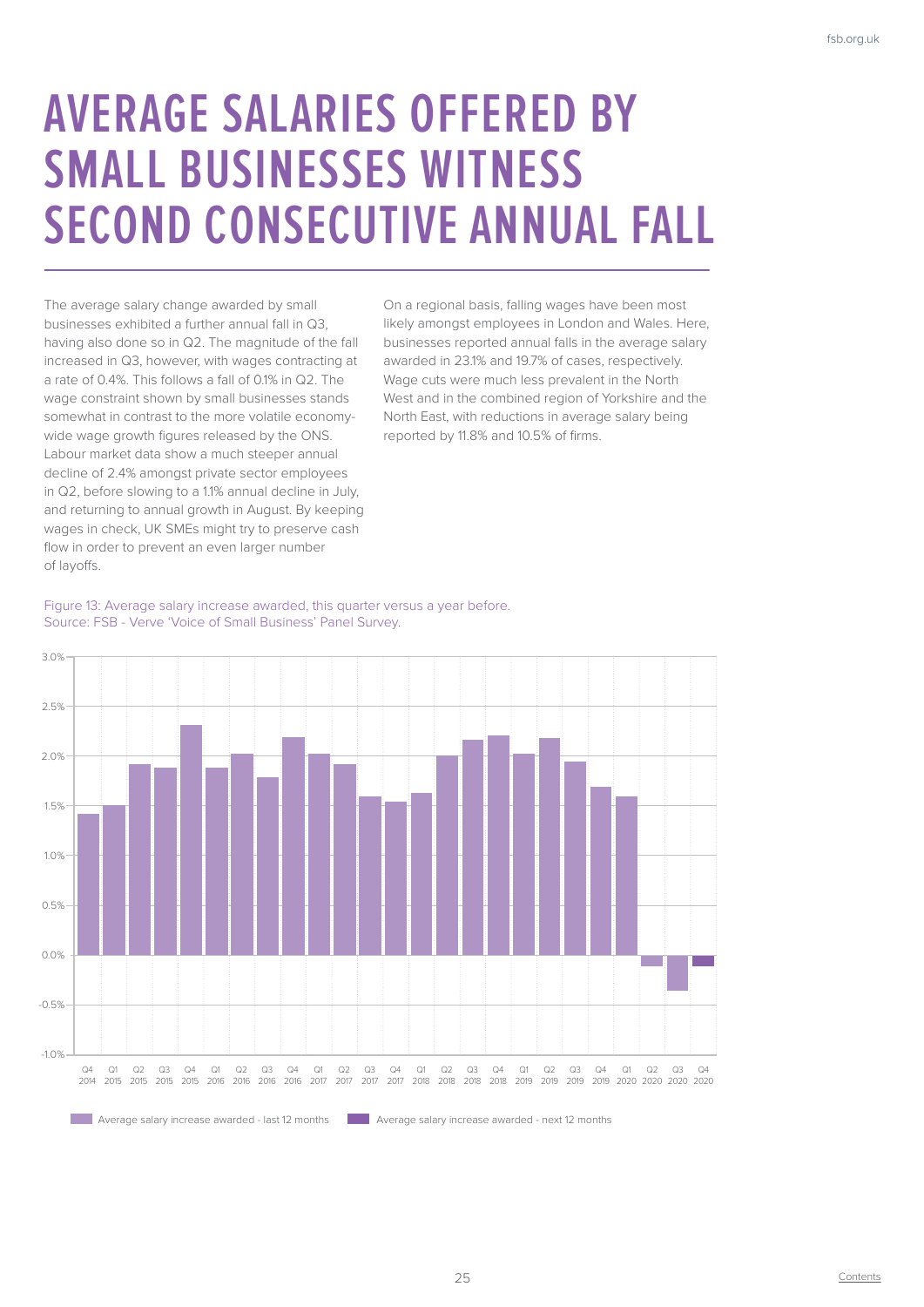## **GROWTH ASPIRATIONS AND CHALLENGES**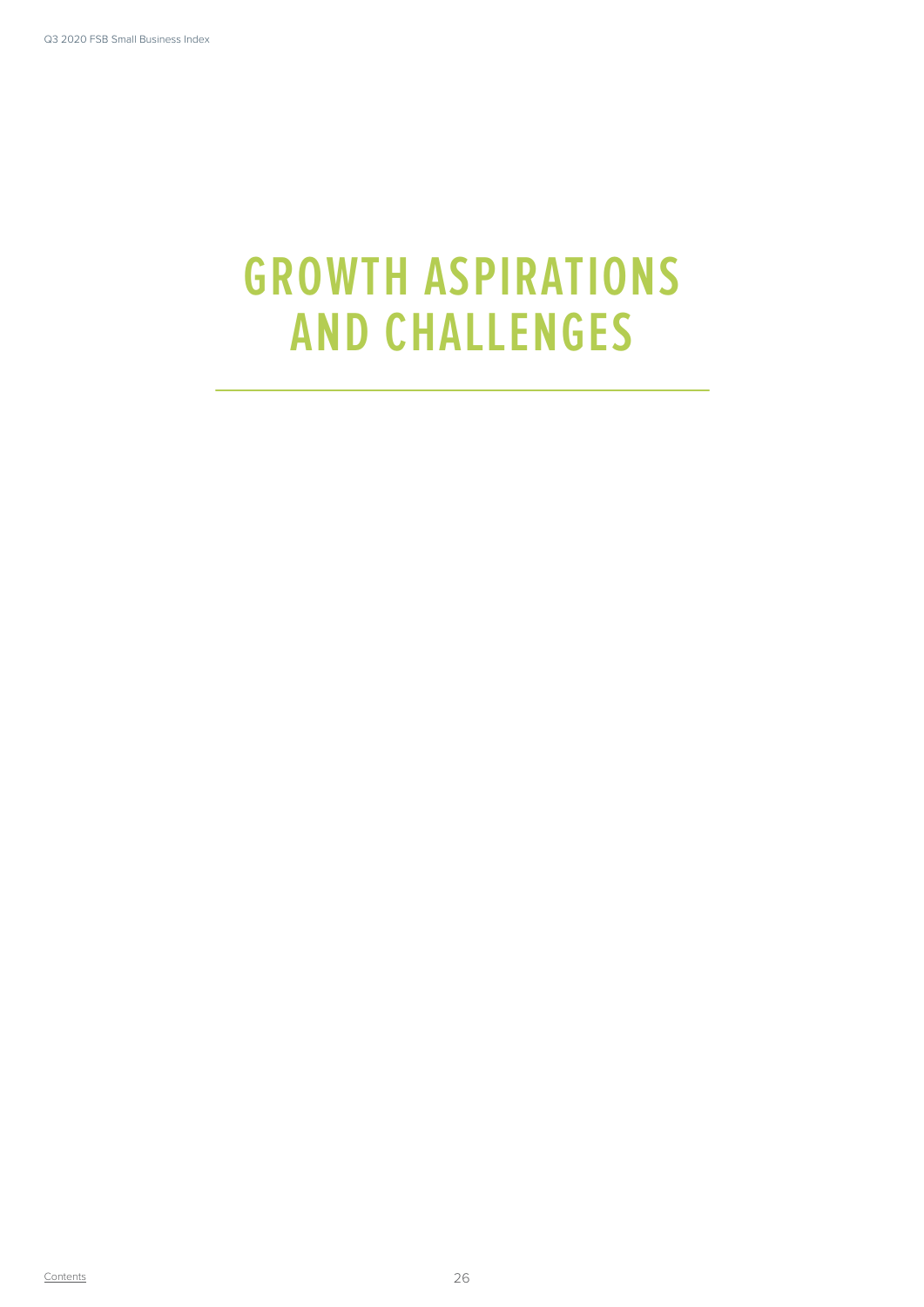## **GROWTH ASPIRATIONS PICK UP, WITH PLANS TO DOWNSIZE ALSO SUBSIDING**

The proportion of small businesses that aspire to grow over the course of the next 12 months picked up further in Q3, rising by 5.7 percentage points to reach 44.5%, the highest value since Q4 2019. As such, the increase has taken the proportion of small businesses expecting growth back into the realm of pre-crisis levels. The proportion of businesses expecting a contraction over the coming months complemented this encouraging picture, falling back for a second consecutive quarter to stand at 19.2%. The figure remains elevated compared to the levels witnessed prior to the pandemic. It is also noteworthy that the share of businesses which plan to remain about the same size has fallen to its lowest share since Q3 2017, suggesting that SMEs have embraced the challenges to their current business models.

On a sector-by-sector basis, firms in information & communication, as well as those in professional, scientific, & technical activities, are the most likely to report an intention to grow at 50.1% and 48.5%, respectively. This was also the case in Q2. This provides a further illustration of the relative successes of the sectors amidst the transition to mass remote working. Such businesses have been less impacted than those in other sectors in recent months and, as such, now have a greater propensity and ability to scale up their operations.

#### Figure 14: Growth aspirations for next 12 months. Source: FSB - Verve 'Voice of Small Business' Panel Survey.

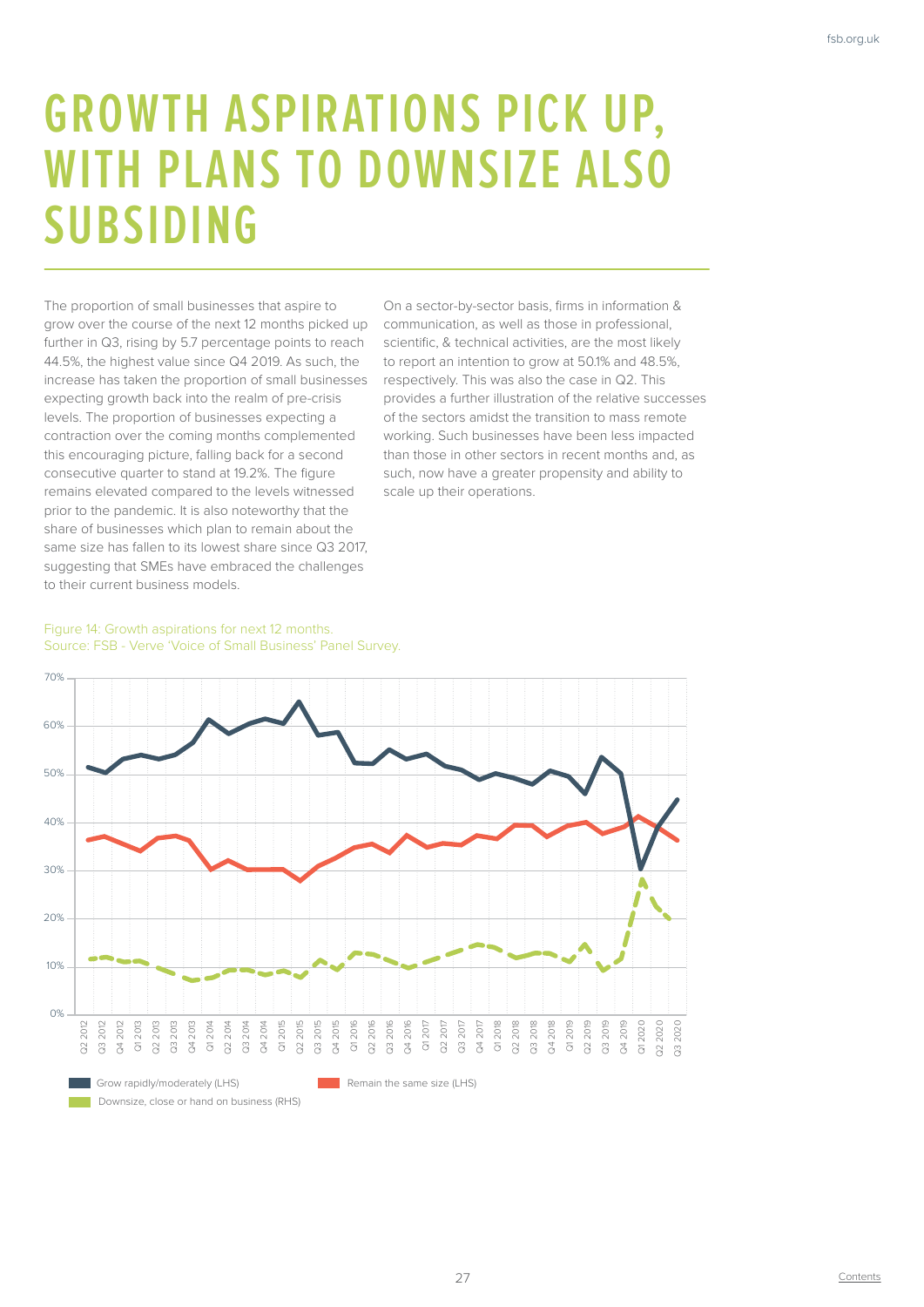### **SUBDUED DEMAND WEIGHS HEAVILY ON FIRMS' GROWTH ASPIRATIONS, WITH FURTHER CONCERNS FROM THE LABOUR MARKET**

Given the uncertainty and prolonged periods of curtailed activity since the onset of the crisis, it is no surprise that firms cite the domestic economy as the most likely barrier to their growth over the next 12 months, with this being reported by 76.8% of small businesses.

Consumer demand remains another major barrier for small businesses, being cited by 42.3% of respondents. Though confidence did pick up over the summer months, the outlook remains fragile. Consumer demand is likely to face some further turbulence in the coming months, through weakening labour market conditions and further implementation of restriction measures.

The labour market itself also presents a concern for firms. The end of the furlough scheme is set to bring a spike in redundancies, with firms having to cut costs in light of weak demand conditions. This has left small businesses with tough decisions over keeping workers, with 28.5% anticipating redundancies in Q4. As a result, many firms have expressed concerns over having appropriately skilled staff, with just over a fifth (21.1%) expecting this to be a barrier to their growth over the coming year.



Figure 15: Potential barriers to achieving growth aspirations – multiple answers possible. Source: FSB - Verve 'Voice of Small Business' Panel Survey.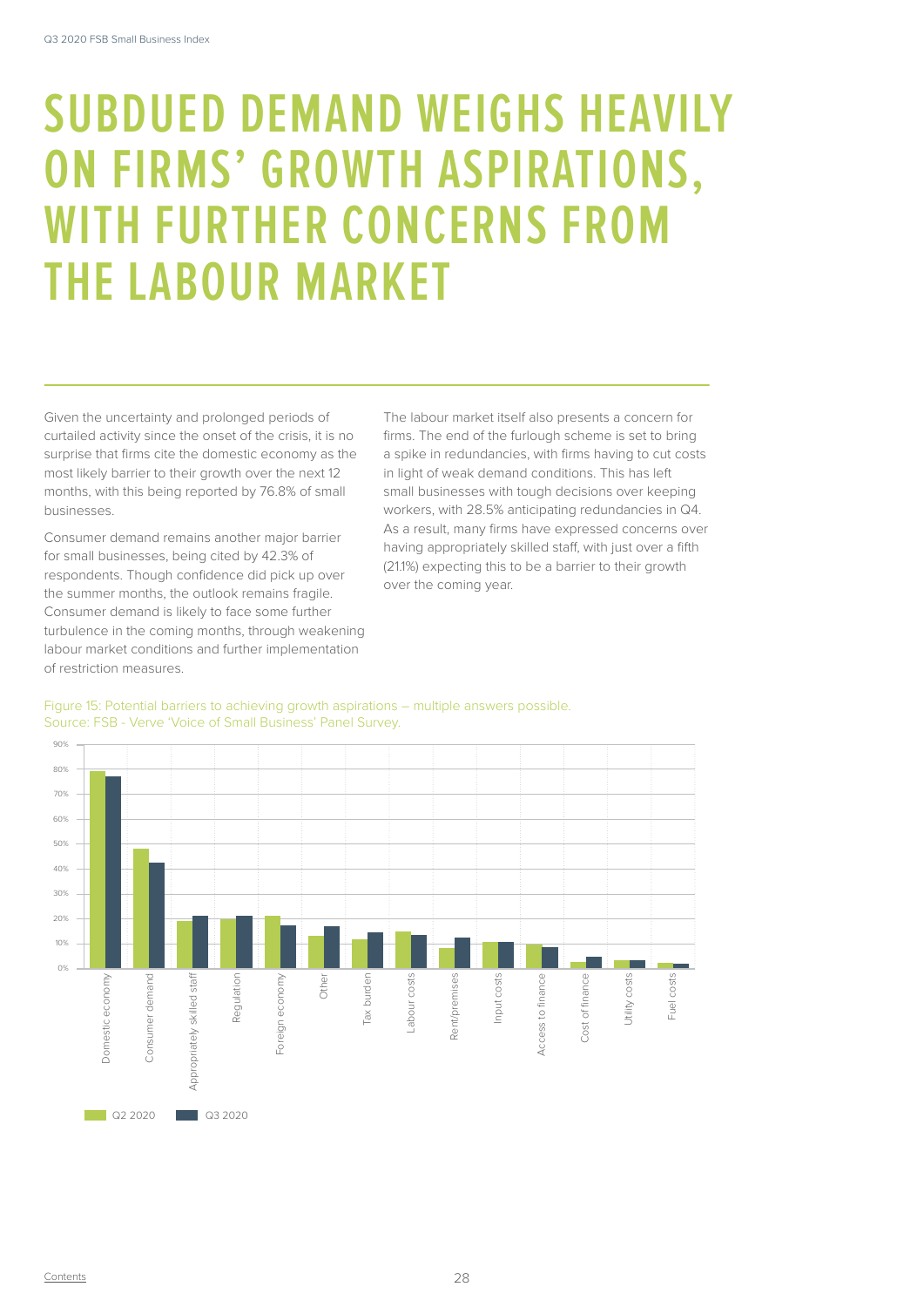## **CREDIT**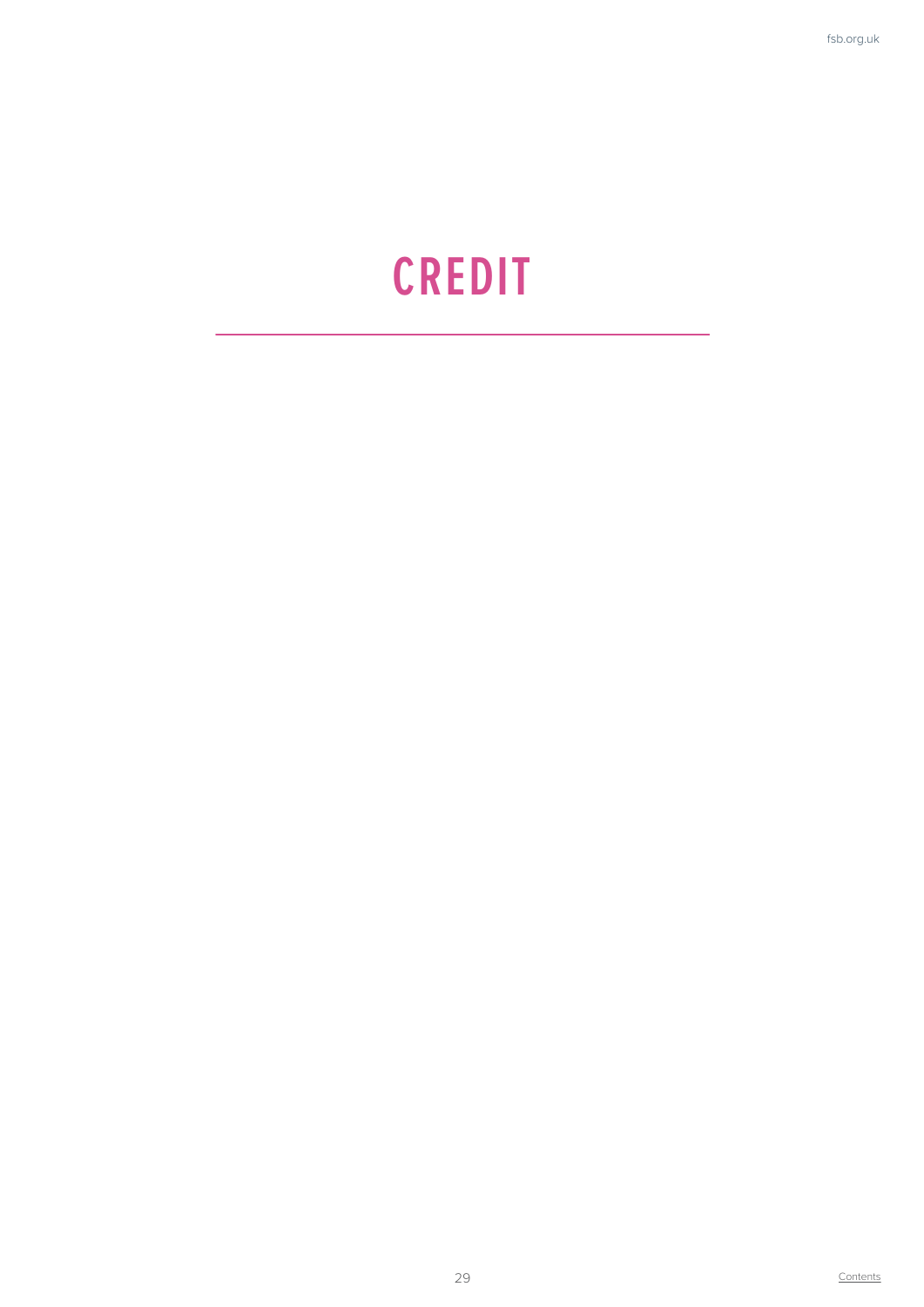### **GOVERNMENT INTERVENTION CONTINUES TO SUPPORT BUSINESS CREDIT APPLICATIONS**

Figure 16: Credit applications and interest rates offered. Source: FSB - Verve 'Voice of Small Business' Panel Survey. Respondents were able to give multiple answers to this question.



The rate of credit requests fell back slightly in Q3, with the proportion of businesses applying for credit reaching 28.4%, down from 33.9% in Q2. This figure remains considerably above historic averages, however, suggesting that firms continue to seek debtfinanced support for cash flows in the face of wider uncertainty. The proportion of credit applications that were successful also fell back slightly, though the vast majority (77.0%) of applicants were able to

access credit. Access to credit has been facilitated by government intervention over the past few months, via such channels as the Bounce Back Loans Scheme which has provided 12-month, interest-free loans of up £50,000 to small businesses. The latest data from the Treasury show that loans worth £40.2 billion have been provided via the facility, supporting over 1.3 million businesses.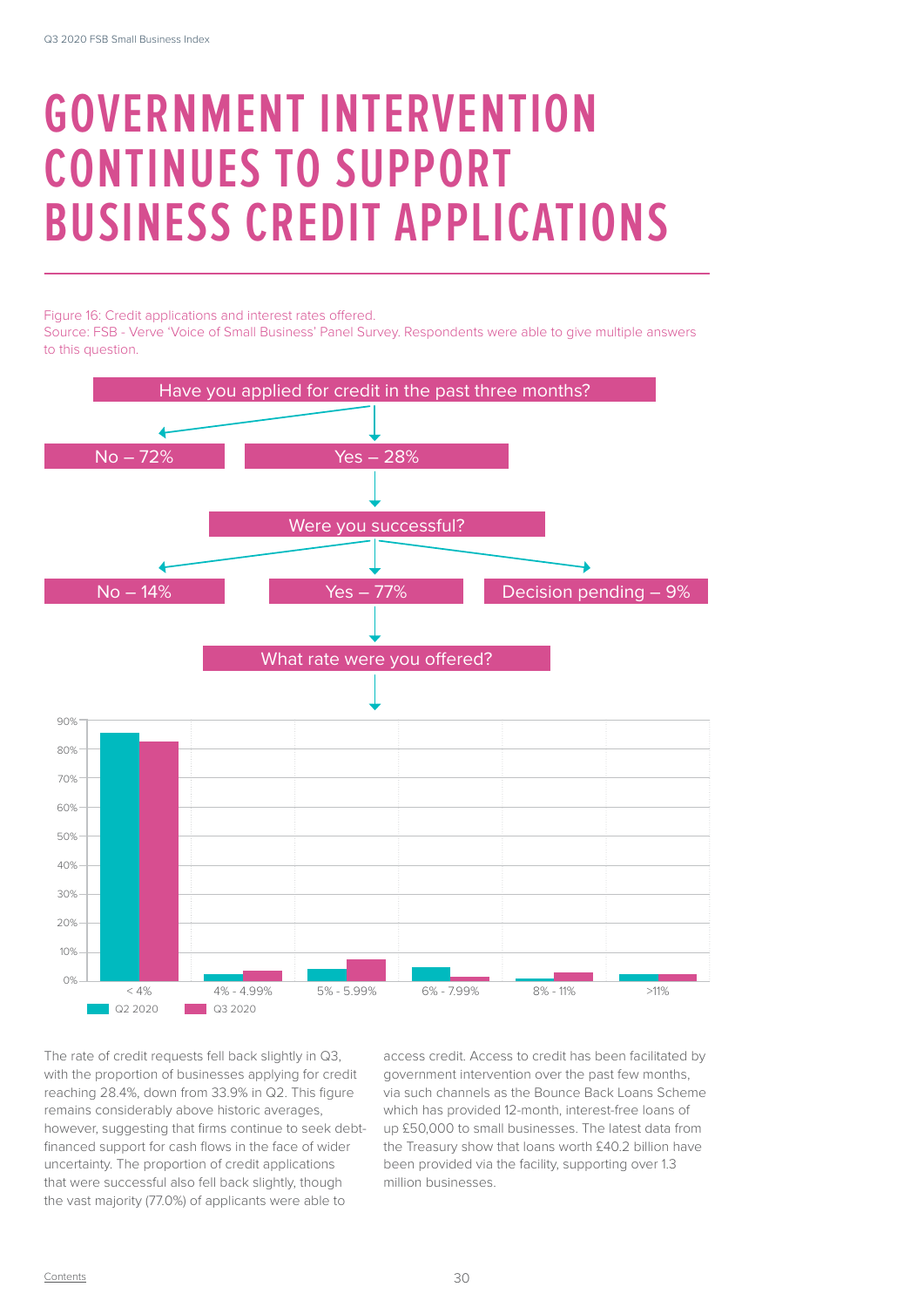

Figure 17: Proportion of small businesses successful in their credit applications in the past three months Source: FSB - Verve 'Voice of Small Business' Panel Survey.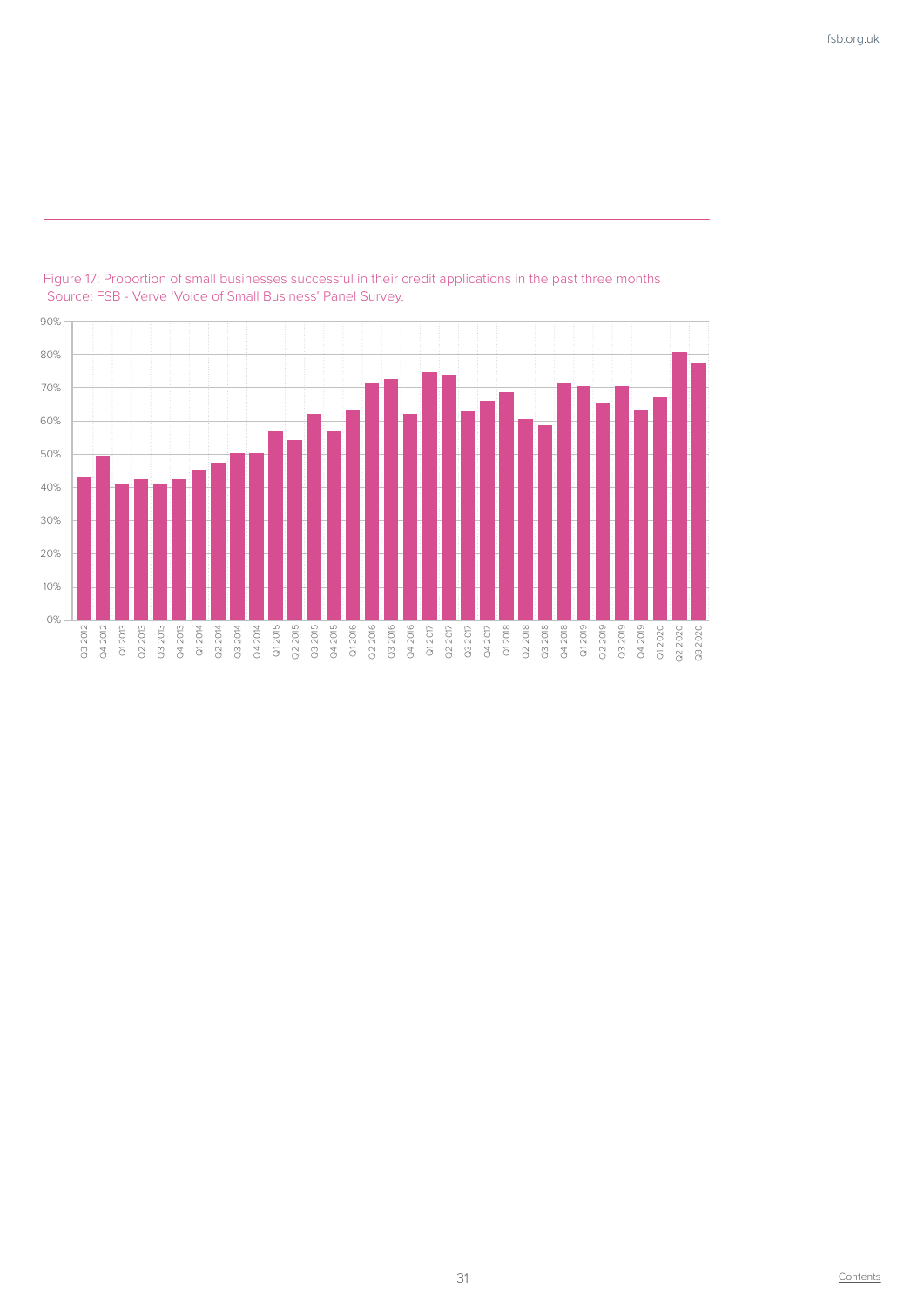### **CREDIT AVAILABILITY AND AFFORDABILITY INDICES BOTH IN POSITIVE TERRITORY FOR THE FIRST TIME**

Both the credit availability and credit affordability indices increased in Q3 compared to Q2. The credit availability index picked up by 3.0 points to reach 1.3, entering positive territory for the first time. Meanwhile, the credit affordability index picked up by 1.6 points, reaching an all-time high of 6.6.

The Bank of England base rate has remained at its historic low of 0.1% throughout the crisis so far. This has helped to lower commercial interest rates, providing a more favourable market for borrowers in addition to the government-backed credit lines for businesses affected by the crisis.

Figure 18: Indices of credit affordability / availability perceptions over time, a weighted net balance of those with negative responses subtracted from those with positive responses. Source: FSB - Verve 'Voice of Small Business' Panel Survey.

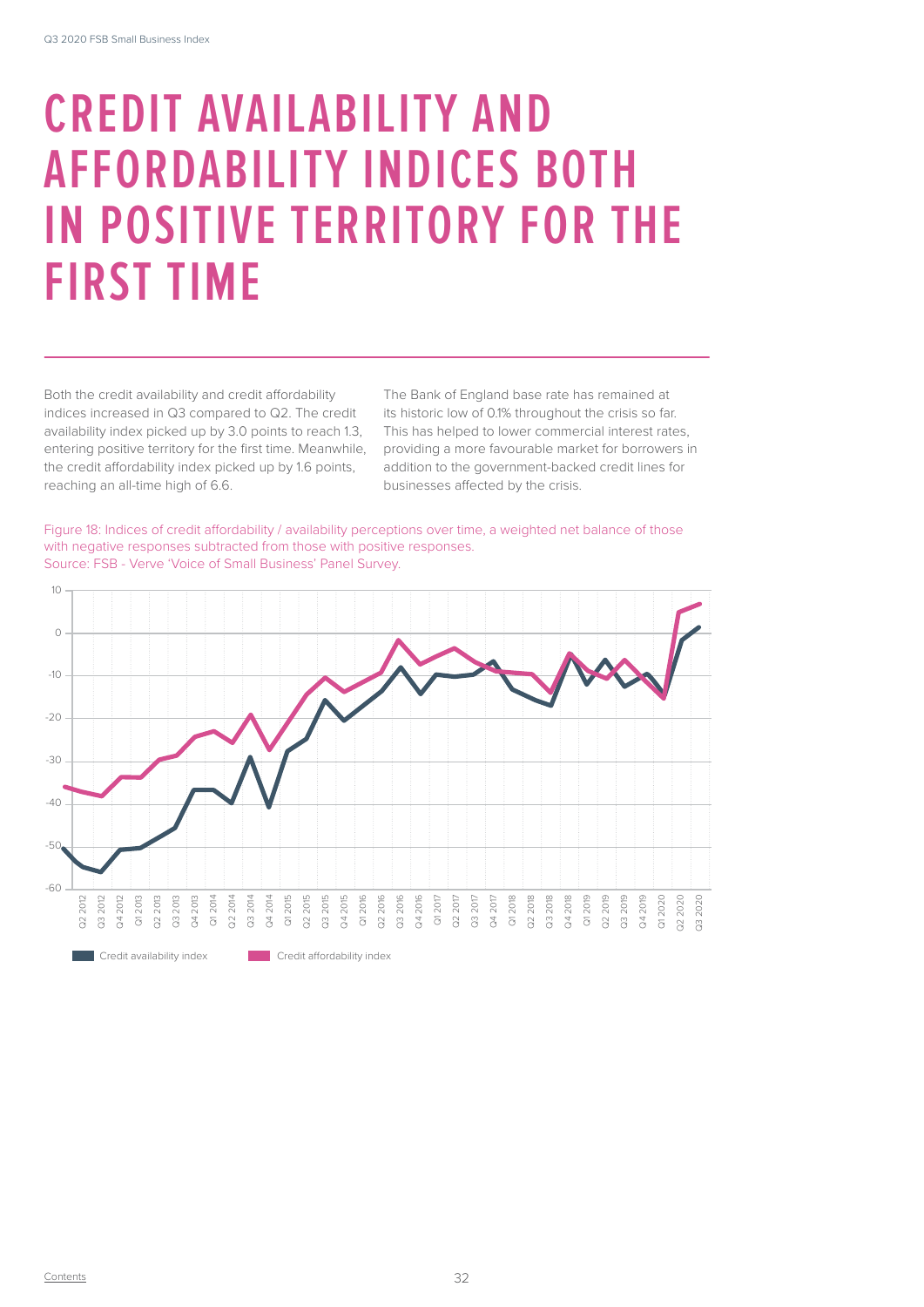#### **INVESTMENT AND PRODUCTIVITY**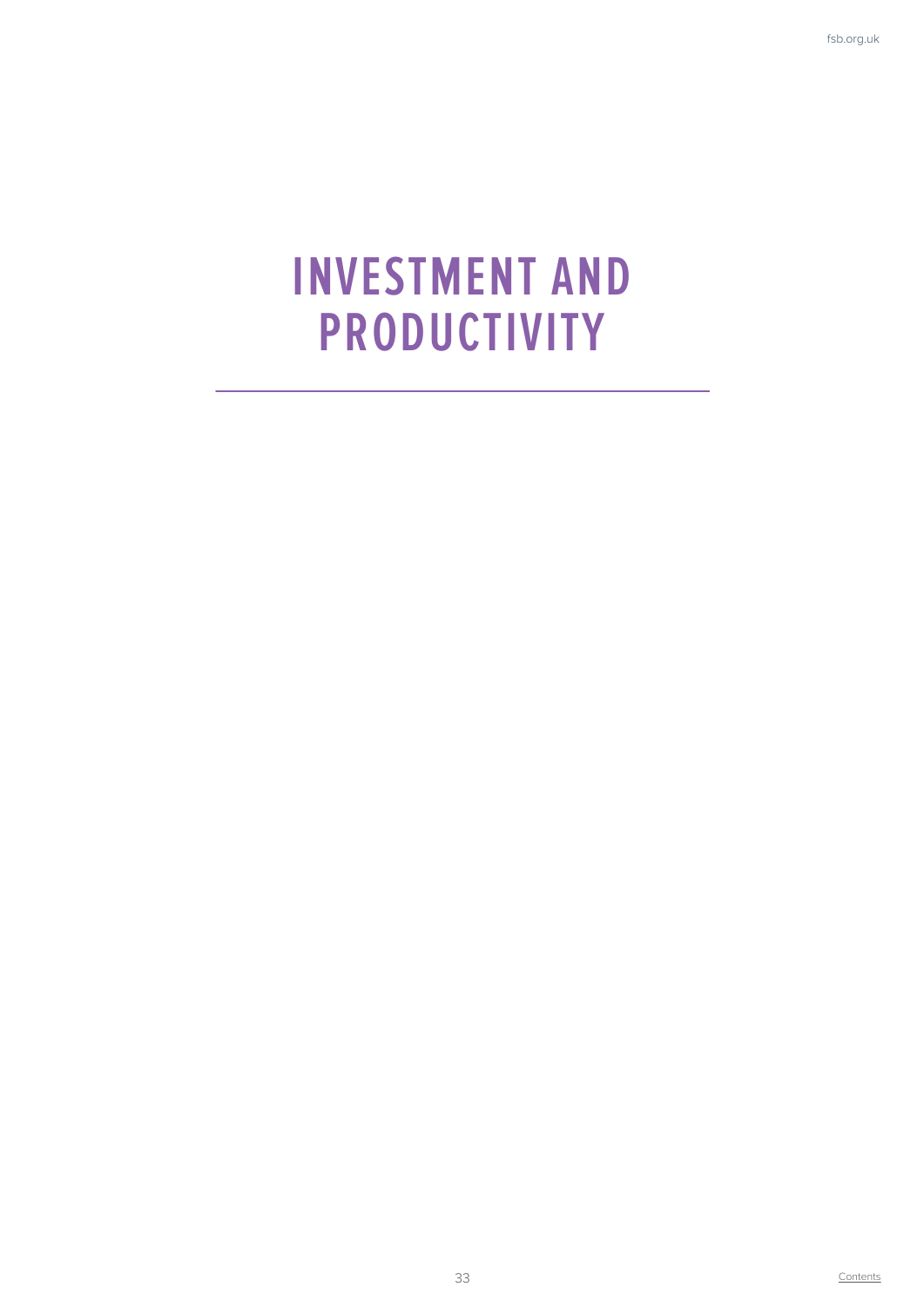#### **MORE FIRMS EXPECT INCREASED INVESTMENT THAN DECREASED INVESTMENT**

Looking ahead to Q4, small businesses have displayed less of a willingness to increase investment than was the case when looking ahead to Q3. The proportion of businesses stating that they would increase capital investment fell slightly to reach 24.9% having previously stood at 26.0%. There was also a fall in the proportion of firms stating that they would decrease the scale of their investment, with the proportion of firms responding as such falling to 24.2%, having previously stood at 26.7%. The net effect of this is that, for the first time this year, a slightly greater proportion of firms expect to increase investment over the coming quarter than the proportion expecting a decrease. Meanwhile, there was an increase in the share of firms expecting their investment level to remain approximately the same, with this proportion increasing from 47.3% to 50.9%.

Manufacturing represents the sector with the largest proportion of firms anticipating an increase in their capital investment over the coming quarter, with 32.3% of firms expecting to do so. This is closely followed by the information & communication sector, with a corresponding figure of 27.3%. This largely reflects the relative successes of the two sectors in recent months, allowing for greater scope to apportion finances for the purposes of investment. At the other end of the scale, the sector least anticipating an increase in capital investment is that of arts, entertainment & recreation. Just 11.5% of firms in the sector expect an increase in capital expenditure over the coming quarter, with more than three-and-a-half times that anticipating a scaling back of investment.

#### Figure 19: Percentage of small businesses expecting to increase and decrease capital investment over next quarter, compared with previous quarter.



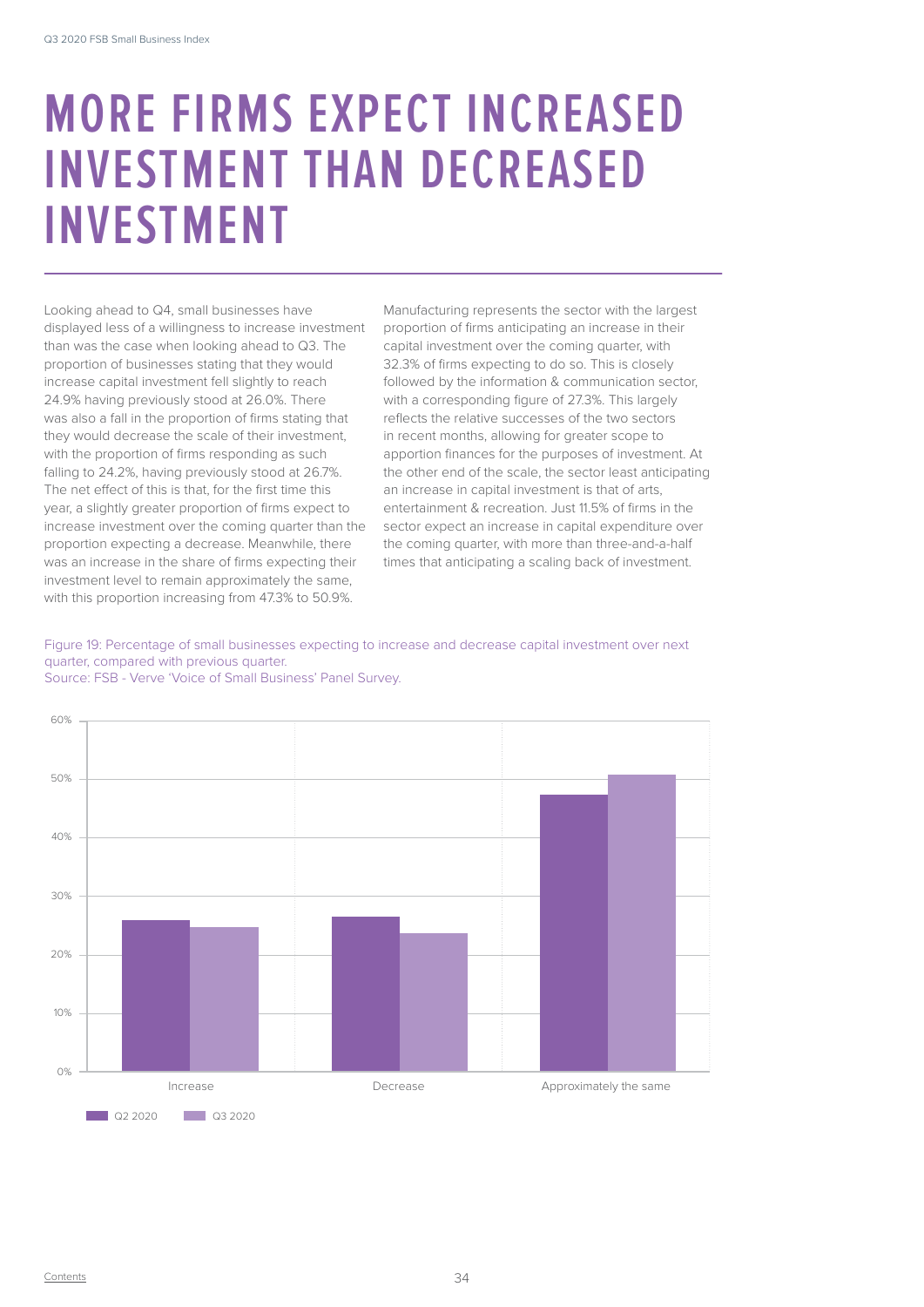### **METHODOLOGY**

These tables are based on the Q3 2020 research survey of 1,564 FSB members carried out by Verve. The data are weighted by regional gross value added to match the profile of small businesses across the UK. The survey was undertaken between 25 September and 1 October.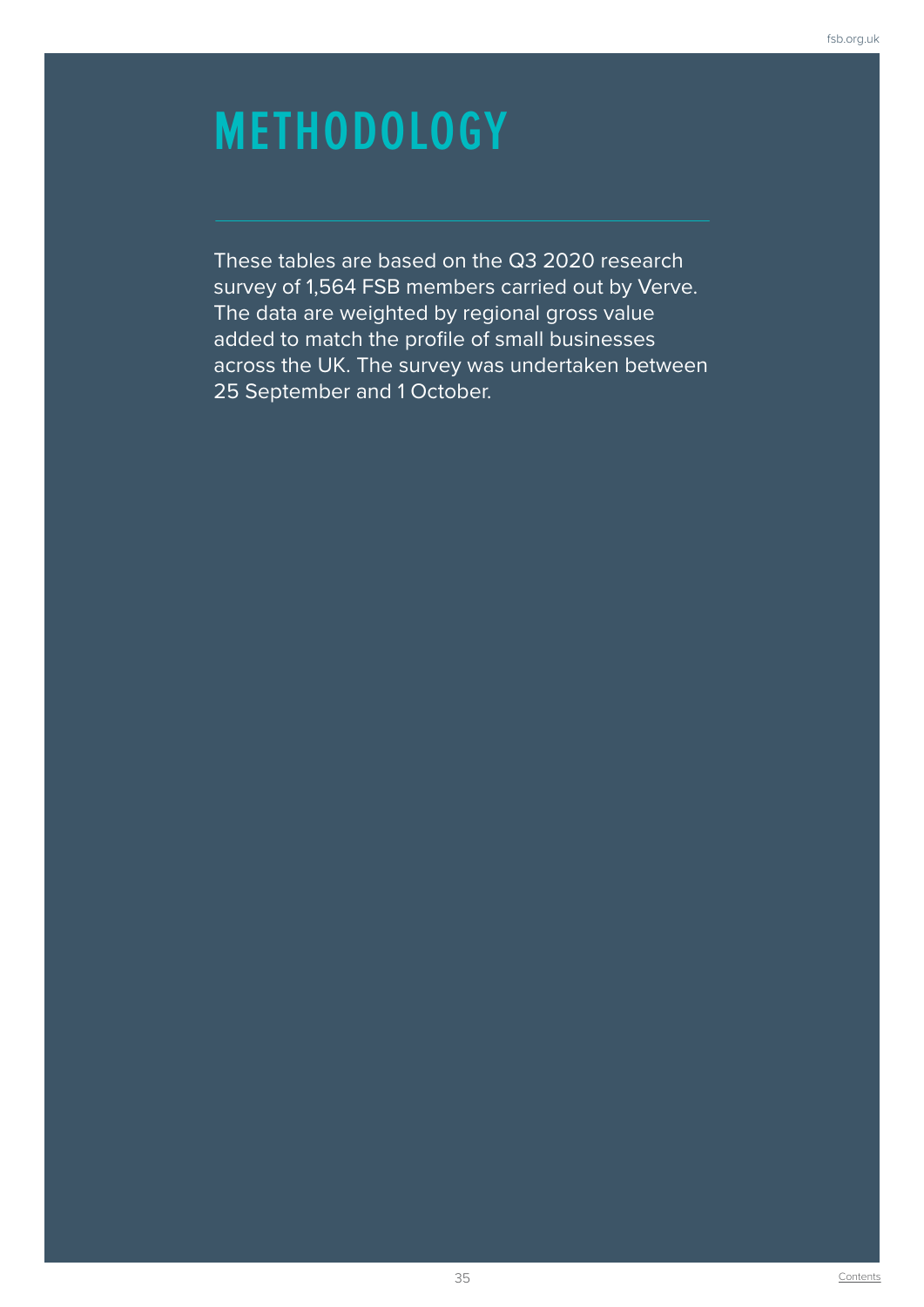# **SUMMARY DATA TABLE**

|                                                   | Q4 2018 | Q1 2019 | Q2 2019 | Q3 2019 | Q4 2019 | Q1 20 20 | Q2 2020  | Q3 2020  |
|---------------------------------------------------|---------|---------|---------|---------|---------|----------|----------|----------|
| Small Business Index                              | $-9.9$  | $-5.0$  | $-8.8$  | $-8.1$  | $-21.6$ | $-143.4$ | $-5.0$   | $-32.6$  |
| Employment -<br>previous three months             | 3.9%    | $-1.0%$ | $-1.5%$ | 1.9%    | $-1.5%$ | $-7.5%$  | $-19.0%$ | $-15.2%$ |
| Employment -<br>coming three months               | 5.1%    | 7.0%    | 10.2%   | 5.1%    | 3.5%    | $-28.0%$ | $-7.9%$  | $-6.7%$  |
| Exports -<br>previous three months                | 7.6%    | 6.8%    | $-5.8%$ | $-7.1%$ | $-1.6%$ | $-19.2%$ | $-52.8%$ | $-35.2%$ |
| Exports -<br>coming three months                  | 0.2%    | $-1.6%$ | 11.4%   | $-4.1%$ | $-9.5%$ | $-52.5%$ | $-12.8%$ | $-18.9%$ |
| Credit availability -<br>rated good or very good  | 30.2%   | 28.5%   | 28.9%   | 25.7%   | 27.5%   | 24.4%    | 38.4%    | 36.4%    |
| Credit availability -<br>rated poor or very poor  | 34.4%   | 39.0%   | 33.7%   | 39.4%   | 34.7%   | 41.6%    | 34.9%    | 30.9%    |
| Credit affordability -<br>rated good or very good | 32.2%   | 27.9%   | 27.3%   | 28.1%   | 28.1%   | 25.7%    | 41.8%    | 43.0%    |
| Credit affordability -<br>rated poor or very poor | 36.1%   | 37.9%   | 43.2%   | 33.8%   | 39.9%   | 44.0%    | 31.9%    | 28.3%    |

The Small Business Index weights strong responses (much improved or much deteriorated conditions) double and subtracts the weighted proportion of firms reporting deterioration in business prospects over the coming three months from the weighted proportion expecting an improvement.

The Employment and Revenue indicators are net percentage balances, with the proportion of firms reporting a decrease subtracted from the proportion reporting an increase.

Responses are also weighted according to regional gross value added.